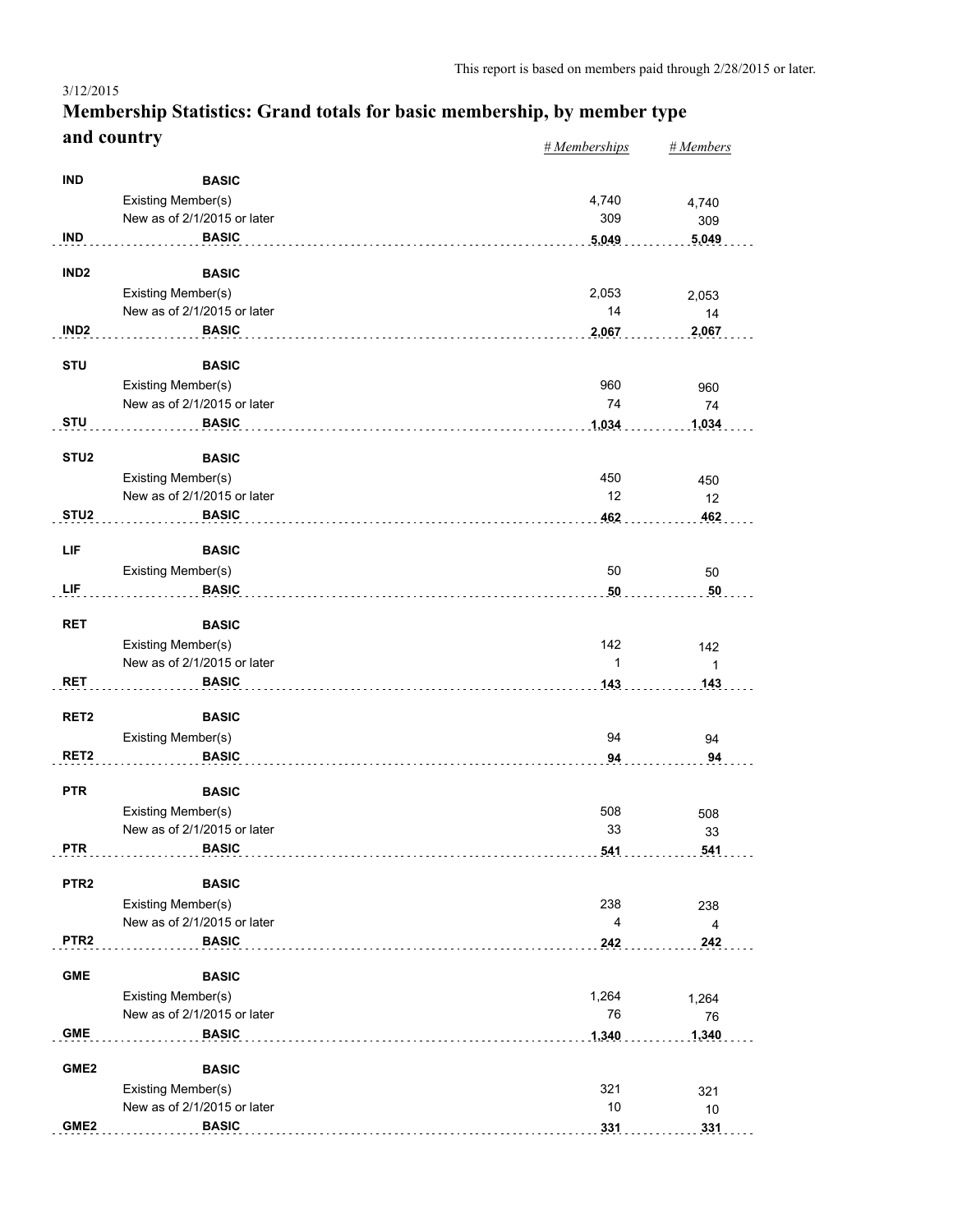| <b>GMI</b>          | <b>BASIC</b>                |                |                |
|---------------------|-----------------------------|----------------|----------------|
|                     | Existing Member(s)          | 1              |                |
| <b>GMI</b>          | <b>BASIC</b>                |                |                |
| <b>NT</b>           | <b>BASIC</b>                |                |                |
|                     | Existing Member(s)          | 562            | 562            |
|                     | New as of 2/1/2015 or later | 52             | 52             |
| <b>NT</b>           | <b>BASIC</b>                | 614            | 614            |
| <b>COMP</b>         | <b>BASIC</b>                |                |                |
|                     | Existing Member(s)          | $\overline{2}$ | $\overline{2}$ |
| <b>COMP</b>         | <b>BASIC</b>                | $\mathbf{2}$   | $\mathbf{2}$   |
| NT <sub>2</sub>     | <b>BASIC</b>                |                |                |
|                     | Existing Member(s)          | 403            | 403            |
|                     | New as of 2/1/2015 or later | 10             | 10             |
| NT <sub>2</sub>     | <b>BASIC</b>                | 413            | 413            |
| <b>Grand Total:</b> |                             | 12,383         | 12,383         |

# **Member Types**



Note: in all general statistic reports, joint household memberships are treated as "one" member EXCEPT in the second column of this report, where joints are counted as two people, providing the most accurate count of the number of TESOL members.

|             |                      | Existing Member(s) | New as of 2/1/2015 or<br>later | <b>Total</b> |
|-------------|----------------------|--------------------|--------------------------------|--------------|
| <b>COMP</b> | <b>United States</b> | $\mathbf{2}$       | 0                              | כי           |
|             | <b>Total</b>         | 2                  | 0                              | 2            |
| <b>GME</b>  | <b>United States</b> | 54                 | 5                              | 59           |
|             | ALBANIA              | 3                  | 0                              | 3            |
|             | <b>ALGERIA</b>       | 3                  | 0                              | 3            |
|             | ANGOLA               |                    | Ω                              |              |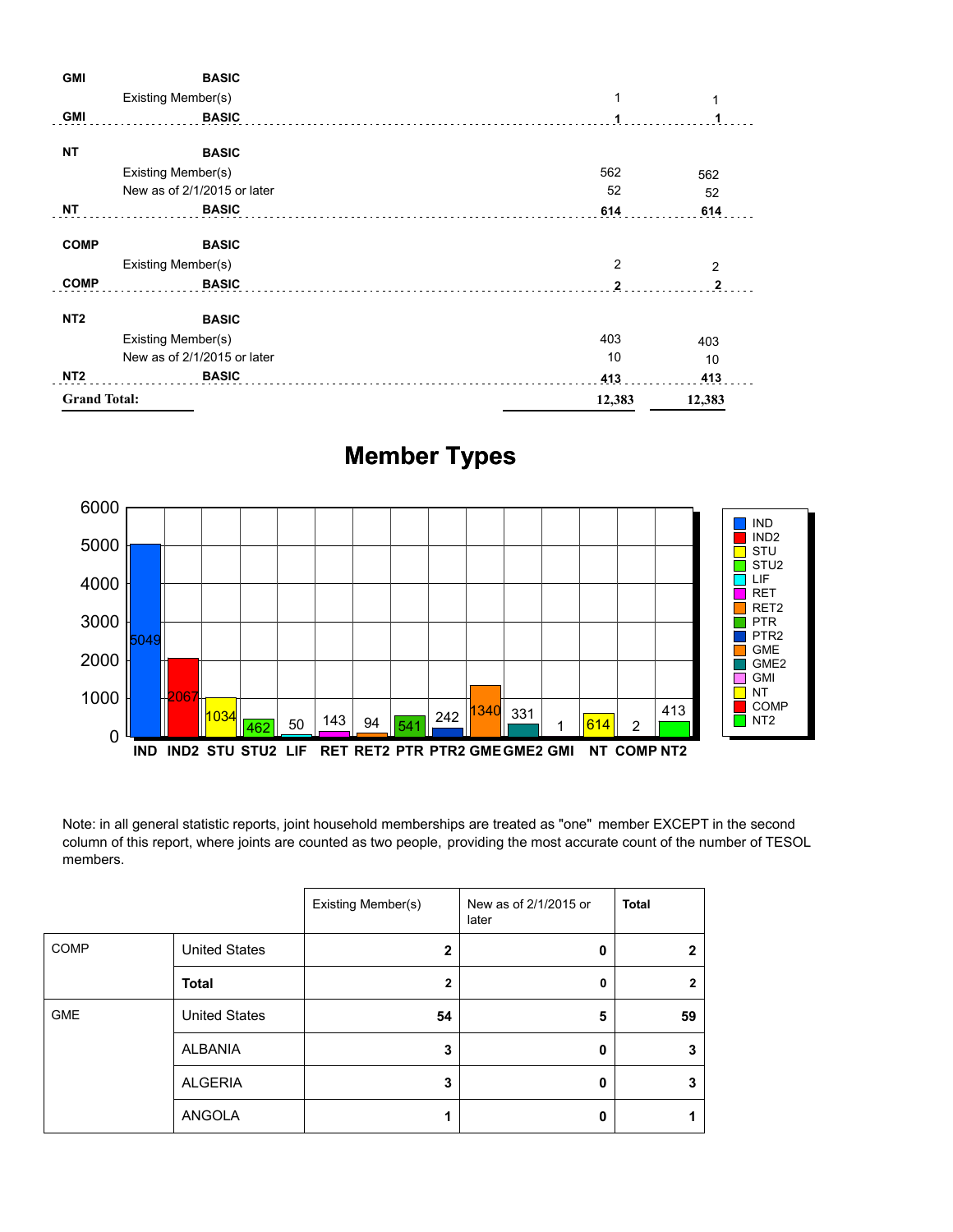| <b>GME</b><br>ARGENTINA<br>18<br>18<br>0<br><b>ARMENIA</b><br>1<br>0<br>1<br>AZERBAIJAN<br>6<br>0<br><b>BANGLADESH</b><br>5<br>1<br>6<br><b>BARBADOS</b><br>1<br>0<br>1<br><b>BELARUS</b><br>1<br>0<br>1<br><b>BOLIVIA</b><br>$\overline{7}$<br>$\mathbf 1$<br>8<br><b>BOSNIA AND</b><br>$\pmb{0}$<br>1<br>1<br><b>BRAZIL</b><br>67<br>0<br>67<br><b>BULGARIA</b><br>$\mathbf{2}$<br>0<br>$\mathbf{2}$<br><b>BURKINA FASO</b><br>$\mathbf{2}$<br>0<br><b>CAMBODIA</b><br>$\mathbf{1}$<br>0<br>$\mathbf{1}$<br>CAMEROON<br>$\mathbf 3$<br>0<br>3<br>CANADA<br>1<br>0<br>1<br><b>CHILE</b><br>8<br>$\mathbf 2$<br>10<br><b>CHINA</b><br>168<br>168<br>0<br><b>COLOMBIA</b><br>13<br>$\mathbf{1}$<br>14<br><b>COSTA RICA</b><br>9<br>0<br>9<br><b>CROATIA</b><br>$\mathbf 2$<br>0<br><b>CUBA</b><br>3<br>1<br><b>DOMINICAN</b><br>$\overline{7}$<br>$\overline{7}$<br>$\pmb{0}$<br><b>ECUADOR</b><br>40<br>13<br><b>EGYPT</b><br>312<br>$\mathbf 2$<br>EL SALVADOR<br>12<br>$\pmb{0}$<br><b>GEORGIA</b><br>6<br>$\pmb{0}$<br>GRENADA<br>$\mathbf{2}$<br>0<br><b>GUATEMALA</b><br>15<br>$\mathbf 1$<br><b>HAITI</b><br>16<br>5<br>21<br><b>HONDURAS</b><br>$\overline{\mathbf{5}}$<br>$\pmb{0}$<br>5<br><b>HONG KONG</b><br>$\pmb{0}$<br>$\mathbf 1$<br>1<br><b>HONG KONG</b><br>$\mathbf{1}$<br>0 |  | Existing Member(s) | New as of 2/1/2015 or<br>later | <b>Total</b> |
|------------------------------------------------------------------------------------------------------------------------------------------------------------------------------------------------------------------------------------------------------------------------------------------------------------------------------------------------------------------------------------------------------------------------------------------------------------------------------------------------------------------------------------------------------------------------------------------------------------------------------------------------------------------------------------------------------------------------------------------------------------------------------------------------------------------------------------------------------------------------------------------------------------------------------------------------------------------------------------------------------------------------------------------------------------------------------------------------------------------------------------------------------------------------------------------------------------------------------------------------------------------------------------------------|--|--------------------|--------------------------------|--------------|
|                                                                                                                                                                                                                                                                                                                                                                                                                                                                                                                                                                                                                                                                                                                                                                                                                                                                                                                                                                                                                                                                                                                                                                                                                                                                                                |  |                    |                                |              |
|                                                                                                                                                                                                                                                                                                                                                                                                                                                                                                                                                                                                                                                                                                                                                                                                                                                                                                                                                                                                                                                                                                                                                                                                                                                                                                |  |                    |                                |              |
|                                                                                                                                                                                                                                                                                                                                                                                                                                                                                                                                                                                                                                                                                                                                                                                                                                                                                                                                                                                                                                                                                                                                                                                                                                                                                                |  |                    |                                | 6            |
|                                                                                                                                                                                                                                                                                                                                                                                                                                                                                                                                                                                                                                                                                                                                                                                                                                                                                                                                                                                                                                                                                                                                                                                                                                                                                                |  |                    |                                |              |
|                                                                                                                                                                                                                                                                                                                                                                                                                                                                                                                                                                                                                                                                                                                                                                                                                                                                                                                                                                                                                                                                                                                                                                                                                                                                                                |  |                    |                                |              |
|                                                                                                                                                                                                                                                                                                                                                                                                                                                                                                                                                                                                                                                                                                                                                                                                                                                                                                                                                                                                                                                                                                                                                                                                                                                                                                |  |                    |                                |              |
|                                                                                                                                                                                                                                                                                                                                                                                                                                                                                                                                                                                                                                                                                                                                                                                                                                                                                                                                                                                                                                                                                                                                                                                                                                                                                                |  |                    |                                |              |
|                                                                                                                                                                                                                                                                                                                                                                                                                                                                                                                                                                                                                                                                                                                                                                                                                                                                                                                                                                                                                                                                                                                                                                                                                                                                                                |  |                    |                                |              |
|                                                                                                                                                                                                                                                                                                                                                                                                                                                                                                                                                                                                                                                                                                                                                                                                                                                                                                                                                                                                                                                                                                                                                                                                                                                                                                |  |                    |                                |              |
|                                                                                                                                                                                                                                                                                                                                                                                                                                                                                                                                                                                                                                                                                                                                                                                                                                                                                                                                                                                                                                                                                                                                                                                                                                                                                                |  |                    |                                |              |
|                                                                                                                                                                                                                                                                                                                                                                                                                                                                                                                                                                                                                                                                                                                                                                                                                                                                                                                                                                                                                                                                                                                                                                                                                                                                                                |  |                    |                                | $\mathbf{2}$ |
|                                                                                                                                                                                                                                                                                                                                                                                                                                                                                                                                                                                                                                                                                                                                                                                                                                                                                                                                                                                                                                                                                                                                                                                                                                                                                                |  |                    |                                |              |
|                                                                                                                                                                                                                                                                                                                                                                                                                                                                                                                                                                                                                                                                                                                                                                                                                                                                                                                                                                                                                                                                                                                                                                                                                                                                                                |  |                    |                                |              |
|                                                                                                                                                                                                                                                                                                                                                                                                                                                                                                                                                                                                                                                                                                                                                                                                                                                                                                                                                                                                                                                                                                                                                                                                                                                                                                |  |                    |                                |              |
|                                                                                                                                                                                                                                                                                                                                                                                                                                                                                                                                                                                                                                                                                                                                                                                                                                                                                                                                                                                                                                                                                                                                                                                                                                                                                                |  |                    |                                |              |
|                                                                                                                                                                                                                                                                                                                                                                                                                                                                                                                                                                                                                                                                                                                                                                                                                                                                                                                                                                                                                                                                                                                                                                                                                                                                                                |  |                    |                                |              |
|                                                                                                                                                                                                                                                                                                                                                                                                                                                                                                                                                                                                                                                                                                                                                                                                                                                                                                                                                                                                                                                                                                                                                                                                                                                                                                |  |                    |                                |              |
|                                                                                                                                                                                                                                                                                                                                                                                                                                                                                                                                                                                                                                                                                                                                                                                                                                                                                                                                                                                                                                                                                                                                                                                                                                                                                                |  |                    |                                |              |
|                                                                                                                                                                                                                                                                                                                                                                                                                                                                                                                                                                                                                                                                                                                                                                                                                                                                                                                                                                                                                                                                                                                                                                                                                                                                                                |  |                    |                                | $\mathbf{2}$ |
|                                                                                                                                                                                                                                                                                                                                                                                                                                                                                                                                                                                                                                                                                                                                                                                                                                                                                                                                                                                                                                                                                                                                                                                                                                                                                                |  |                    |                                | 4            |
|                                                                                                                                                                                                                                                                                                                                                                                                                                                                                                                                                                                                                                                                                                                                                                                                                                                                                                                                                                                                                                                                                                                                                                                                                                                                                                |  |                    |                                |              |
|                                                                                                                                                                                                                                                                                                                                                                                                                                                                                                                                                                                                                                                                                                                                                                                                                                                                                                                                                                                                                                                                                                                                                                                                                                                                                                |  |                    |                                | 53           |
|                                                                                                                                                                                                                                                                                                                                                                                                                                                                                                                                                                                                                                                                                                                                                                                                                                                                                                                                                                                                                                                                                                                                                                                                                                                                                                |  |                    |                                | 314          |
|                                                                                                                                                                                                                                                                                                                                                                                                                                                                                                                                                                                                                                                                                                                                                                                                                                                                                                                                                                                                                                                                                                                                                                                                                                                                                                |  |                    |                                | 12           |
|                                                                                                                                                                                                                                                                                                                                                                                                                                                                                                                                                                                                                                                                                                                                                                                                                                                                                                                                                                                                                                                                                                                                                                                                                                                                                                |  |                    |                                | 6            |
|                                                                                                                                                                                                                                                                                                                                                                                                                                                                                                                                                                                                                                                                                                                                                                                                                                                                                                                                                                                                                                                                                                                                                                                                                                                                                                |  |                    |                                | $\mathbf 2$  |
|                                                                                                                                                                                                                                                                                                                                                                                                                                                                                                                                                                                                                                                                                                                                                                                                                                                                                                                                                                                                                                                                                                                                                                                                                                                                                                |  |                    |                                | 16           |
|                                                                                                                                                                                                                                                                                                                                                                                                                                                                                                                                                                                                                                                                                                                                                                                                                                                                                                                                                                                                                                                                                                                                                                                                                                                                                                |  |                    |                                |              |
|                                                                                                                                                                                                                                                                                                                                                                                                                                                                                                                                                                                                                                                                                                                                                                                                                                                                                                                                                                                                                                                                                                                                                                                                                                                                                                |  |                    |                                |              |
|                                                                                                                                                                                                                                                                                                                                                                                                                                                                                                                                                                                                                                                                                                                                                                                                                                                                                                                                                                                                                                                                                                                                                                                                                                                                                                |  |                    |                                |              |
|                                                                                                                                                                                                                                                                                                                                                                                                                                                                                                                                                                                                                                                                                                                                                                                                                                                                                                                                                                                                                                                                                                                                                                                                                                                                                                |  |                    |                                | $\mathbf{1}$ |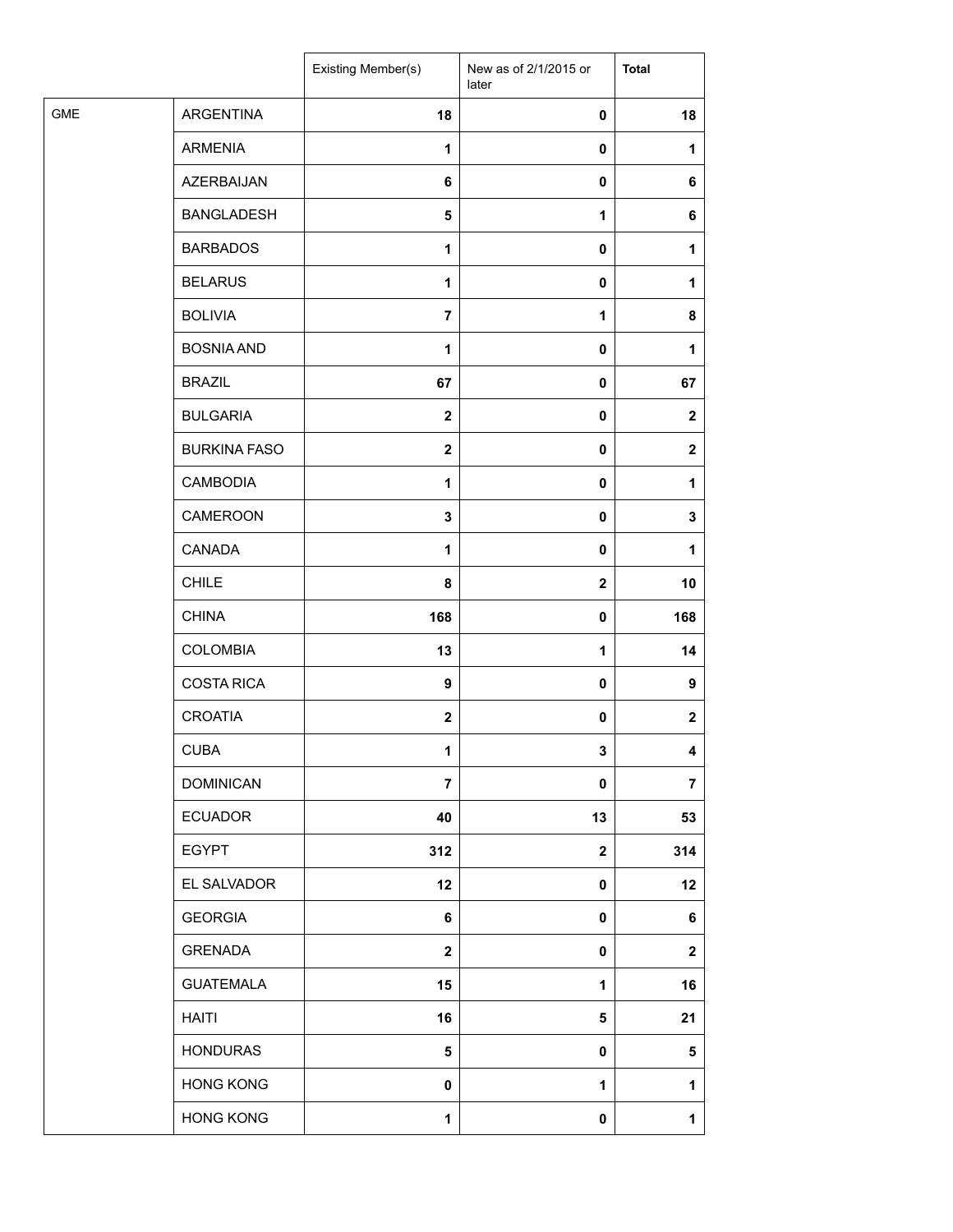|            |                   | Existing Member(s)      | New as of 2/1/2015 or<br>later | <b>Total</b>            |
|------------|-------------------|-------------------------|--------------------------------|-------------------------|
| <b>GME</b> | <b>INDIA</b>      | 40                      | $\mathbf{2}$                   | 42                      |
|            | <b>INDONESIA</b>  | $\mathbf 3$             | $\pmb{0}$                      | 3                       |
|            | <b>IRAN</b>       | ${\bf 5}$               | $\pmb{0}$                      | $\sqrt{5}$              |
|            | <b>IRAQ</b>       | $\overline{7}$          | $\pmb{0}$                      | $\overline{\mathbf{r}}$ |
|            | <b>ISRAEL</b>     | 1                       | 0                              | 1                       |
|            | <b>JAMAICA</b>    | 3                       | $\pmb{0}$                      | 3                       |
|            | <b>JORDAN</b>     | $\mathbf{1}$            | $\mathbf{1}$                   | $\mathbf{2}$            |
|            | KAZAKHSTAN        | $\mathbf 3$             | $\pmb{0}$                      | 3                       |
|            | <b>KENYA</b>      | 1                       | $\pmb{0}$                      | 1                       |
|            | KOSOVO            | $\mathbf{2}$            | $\pmb{0}$                      | $\mathbf{2}$            |
|            | KYRGYZSTAN        | 3                       | $\pmb{0}$                      | 3                       |
|            | <b>LEBANON</b>    | $\overline{\mathbf{4}}$ | $\pmb{0}$                      | 4                       |
|            | LIBERIA           | $\mathbf{1}$            | $\pmb{0}$                      | 1                       |
|            | <b>MACAO</b>      | 0                       | 1                              | 1                       |
|            | MADAGASCAR        | $\mathbf 3$             | $\pmb{0}$                      | 3                       |
|            | <b>MALAYSIA</b>   | 8                       | $\mathbf{1}$                   | 9                       |
|            | <b>MALI</b>       | 3                       | $\pmb{0}$                      | 3                       |
|            | <b>MAURITANIA</b> | 8                       | 1                              | 9                       |
|            | <b>MEXICO</b>     | 54                      | $\boldsymbol{9}$               | 63                      |
|            | MOLDOVA,          | 6                       | $\mathbf 0$                    | 6                       |
|            | <b>MONGOLIA</b>   | 23                      | $\pmb{0}$                      | 23                      |
|            | MOROCCO           | 25                      | $\overline{7}$                 | 32                      |
|            | MOZAMBIQUE        | 1                       | $\pmb{0}$                      | 1                       |
|            | <b>MYANMAR</b>    | $\mathbf{1}$            | $\pmb{0}$                      | 1                       |
|            | <b>NEPAL</b>      | 10                      | $\pmb{0}$                      | $10$                    |
|            | NEW ZEALAND       | 1                       | 0                              | 1                       |
|            | <b>NICARAGUA</b>  | 4                       | $\pmb{0}$                      | 4                       |
|            | <b>NIGER</b>      | $\boldsymbol{2}$        | $\pmb{0}$                      | $\mathbf{2}$            |
|            | <b>NIGERIA</b>    | $\overline{7}$          | 3                              | 10                      |
|            | <b>PAKISTAN</b>   | 6                       | $\pmb{0}$                      | 6                       |
|            | PALESTINIAN       | $\mathbf{1}$            | $\pmb{0}$                      | 1                       |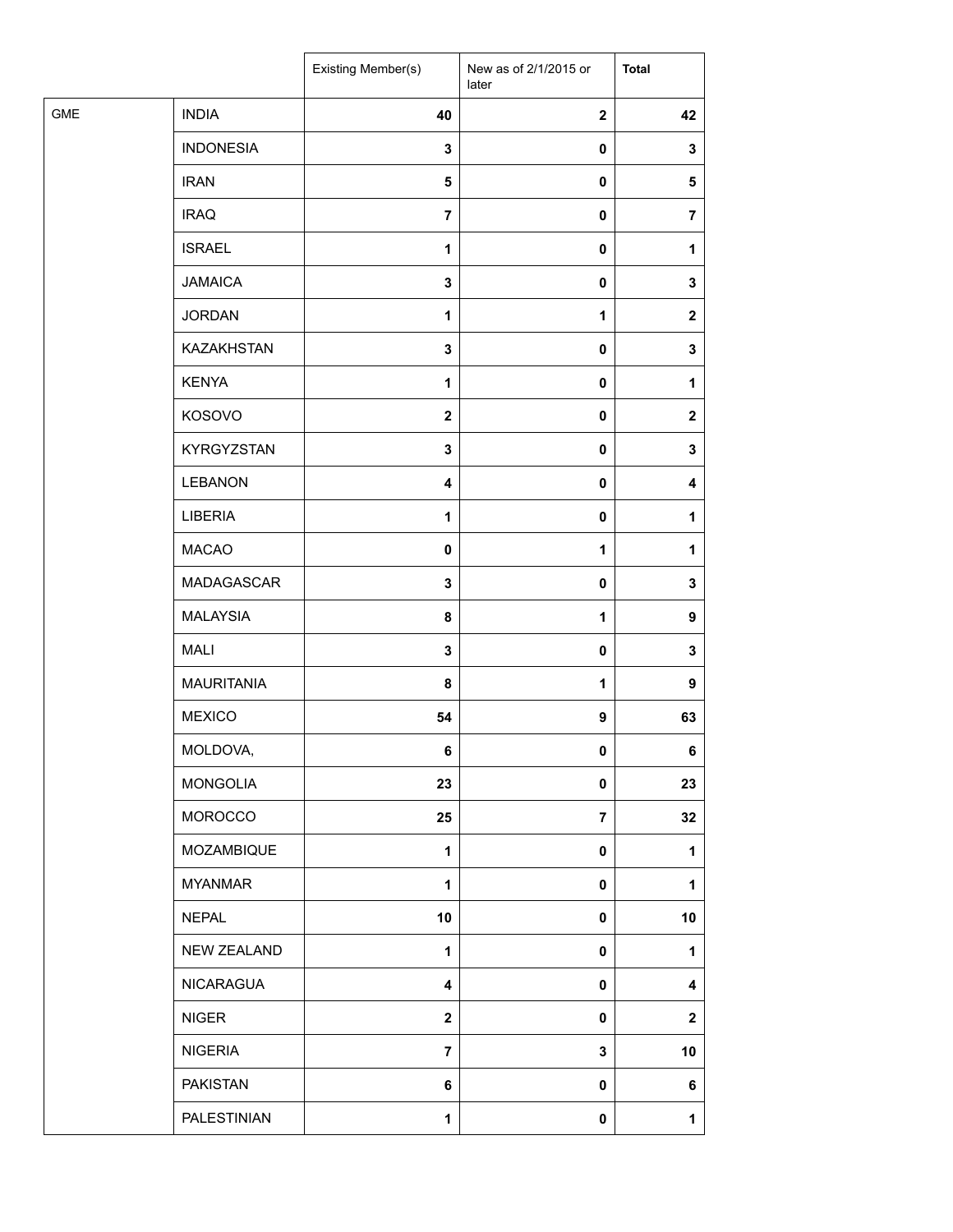| <b>GME</b><br><b>PANAMA</b><br>10<br>10<br>$\pmb{0}$<br><b>PARAGUAY</b><br>1<br>$\pmb{0}$<br>1<br>PEOPLES REP<br>$\overline{\mathbf{5}}$<br>1<br>6<br>PERU<br>70<br>$\overline{7}$<br>77<br><b>PHILIPPINES</b><br>10<br>10<br>0<br><b>POLAND</b><br>6<br>$\pmb{0}$<br>6<br><b>ROMANIA</b><br>3<br>$\pmb{0}$<br>3<br><b>RUSSIA</b><br>14<br>$\pmb{0}$<br>14<br><b>RUSSIAN</b><br>5<br>$\pmb{0}$<br>$\sqrt{5}$<br><b>RWANDA</b><br>$\mathbf 3$<br>$\pmb{0}$<br>3<br>SENEGAL<br>$\boldsymbol{2}$<br>$\pmb{0}$<br>$\mathbf{2}$<br>SOUTH AFRICA<br>$\mathbf 3$<br>$\mathbf{1}$<br>4<br><b>SRI LANKA</b><br>$\mathbf{1}$<br>$\pmb{0}$<br>1<br><b>SUDAN</b><br>0<br>$\mathbf{2}$<br>$\mathbf{2}$<br>SWAZILAND<br>1<br>$\pmb{0}$<br>1<br><b>TAIWAN ROC</b><br>6<br>$\pmb{0}$<br>6<br><b>TAJIKISTAN</b><br>$\mathbf{2}$<br>$\pmb{0}$<br>$\mathbf{2}$<br>TANZANIA,<br>1<br>1<br>$\mathbf{2}$<br><b>THAILAND</b><br>17<br>$\pmb{0}$<br>17<br>TRINIDAD AND<br>1<br>$\mathbf 0$<br>1<br><b>TUNISIA</b><br>17<br>$\pmb{0}$<br>17<br><b>TURKEY</b><br>19<br>19<br>$\pmb{0}$<br><b>UKRAINE</b><br>$\mathbf{1}$<br>$\mathbf{1}$<br>$\mathbf{2}$<br>UNITED ARAB<br>$\mathbf{2}$<br>$\pmb{0}$<br>$\mathbf{2}$<br><b>UNITED</b><br>$\overline{\mathbf{2}}$<br>$\pmb{0}$<br>$\mathbf{2}$<br><b>URUGUAY</b><br>4<br>0<br>4<br><b>UZBEKISTAN</b><br>${\bf 3}$<br>1<br>4<br>VENEZUELA<br>12<br>$\mathbf{2}$<br>14<br><b>VIET NAM</b><br>$\mathbf{2}$<br>$\pmb{0}$<br>$\mathbf{2}$<br><b>VIETNAM</b><br>5<br>$\pmb{0}$<br>5<br><b>YEMEN</b><br>$\overline{\mathbf{4}}$<br>$\pmb{0}$<br>$\overline{\mathbf{4}}$ |  | Existing Member(s) | New as of 2/1/2015 or<br>later | <b>Total</b> |
|---------------------------------------------------------------------------------------------------------------------------------------------------------------------------------------------------------------------------------------------------------------------------------------------------------------------------------------------------------------------------------------------------------------------------------------------------------------------------------------------------------------------------------------------------------------------------------------------------------------------------------------------------------------------------------------------------------------------------------------------------------------------------------------------------------------------------------------------------------------------------------------------------------------------------------------------------------------------------------------------------------------------------------------------------------------------------------------------------------------------------------------------------------------------------------------------------------------------------------------------------------------------------------------------------------------------------------------------------------------------------------------------------------------------------------------------------------------------------------------------------------------------------------------------------------------------------------------|--|--------------------|--------------------------------|--------------|
|                                                                                                                                                                                                                                                                                                                                                                                                                                                                                                                                                                                                                                                                                                                                                                                                                                                                                                                                                                                                                                                                                                                                                                                                                                                                                                                                                                                                                                                                                                                                                                                       |  |                    |                                |              |
|                                                                                                                                                                                                                                                                                                                                                                                                                                                                                                                                                                                                                                                                                                                                                                                                                                                                                                                                                                                                                                                                                                                                                                                                                                                                                                                                                                                                                                                                                                                                                                                       |  |                    |                                |              |
|                                                                                                                                                                                                                                                                                                                                                                                                                                                                                                                                                                                                                                                                                                                                                                                                                                                                                                                                                                                                                                                                                                                                                                                                                                                                                                                                                                                                                                                                                                                                                                                       |  |                    |                                |              |
|                                                                                                                                                                                                                                                                                                                                                                                                                                                                                                                                                                                                                                                                                                                                                                                                                                                                                                                                                                                                                                                                                                                                                                                                                                                                                                                                                                                                                                                                                                                                                                                       |  |                    |                                |              |
|                                                                                                                                                                                                                                                                                                                                                                                                                                                                                                                                                                                                                                                                                                                                                                                                                                                                                                                                                                                                                                                                                                                                                                                                                                                                                                                                                                                                                                                                                                                                                                                       |  |                    |                                |              |
|                                                                                                                                                                                                                                                                                                                                                                                                                                                                                                                                                                                                                                                                                                                                                                                                                                                                                                                                                                                                                                                                                                                                                                                                                                                                                                                                                                                                                                                                                                                                                                                       |  |                    |                                |              |
|                                                                                                                                                                                                                                                                                                                                                                                                                                                                                                                                                                                                                                                                                                                                                                                                                                                                                                                                                                                                                                                                                                                                                                                                                                                                                                                                                                                                                                                                                                                                                                                       |  |                    |                                |              |
|                                                                                                                                                                                                                                                                                                                                                                                                                                                                                                                                                                                                                                                                                                                                                                                                                                                                                                                                                                                                                                                                                                                                                                                                                                                                                                                                                                                                                                                                                                                                                                                       |  |                    |                                |              |
|                                                                                                                                                                                                                                                                                                                                                                                                                                                                                                                                                                                                                                                                                                                                                                                                                                                                                                                                                                                                                                                                                                                                                                                                                                                                                                                                                                                                                                                                                                                                                                                       |  |                    |                                |              |
|                                                                                                                                                                                                                                                                                                                                                                                                                                                                                                                                                                                                                                                                                                                                                                                                                                                                                                                                                                                                                                                                                                                                                                                                                                                                                                                                                                                                                                                                                                                                                                                       |  |                    |                                |              |
|                                                                                                                                                                                                                                                                                                                                                                                                                                                                                                                                                                                                                                                                                                                                                                                                                                                                                                                                                                                                                                                                                                                                                                                                                                                                                                                                                                                                                                                                                                                                                                                       |  |                    |                                |              |
|                                                                                                                                                                                                                                                                                                                                                                                                                                                                                                                                                                                                                                                                                                                                                                                                                                                                                                                                                                                                                                                                                                                                                                                                                                                                                                                                                                                                                                                                                                                                                                                       |  |                    |                                |              |
|                                                                                                                                                                                                                                                                                                                                                                                                                                                                                                                                                                                                                                                                                                                                                                                                                                                                                                                                                                                                                                                                                                                                                                                                                                                                                                                                                                                                                                                                                                                                                                                       |  |                    |                                |              |
|                                                                                                                                                                                                                                                                                                                                                                                                                                                                                                                                                                                                                                                                                                                                                                                                                                                                                                                                                                                                                                                                                                                                                                                                                                                                                                                                                                                                                                                                                                                                                                                       |  |                    |                                |              |
|                                                                                                                                                                                                                                                                                                                                                                                                                                                                                                                                                                                                                                                                                                                                                                                                                                                                                                                                                                                                                                                                                                                                                                                                                                                                                                                                                                                                                                                                                                                                                                                       |  |                    |                                |              |
|                                                                                                                                                                                                                                                                                                                                                                                                                                                                                                                                                                                                                                                                                                                                                                                                                                                                                                                                                                                                                                                                                                                                                                                                                                                                                                                                                                                                                                                                                                                                                                                       |  |                    |                                |              |
|                                                                                                                                                                                                                                                                                                                                                                                                                                                                                                                                                                                                                                                                                                                                                                                                                                                                                                                                                                                                                                                                                                                                                                                                                                                                                                                                                                                                                                                                                                                                                                                       |  |                    |                                |              |
|                                                                                                                                                                                                                                                                                                                                                                                                                                                                                                                                                                                                                                                                                                                                                                                                                                                                                                                                                                                                                                                                                                                                                                                                                                                                                                                                                                                                                                                                                                                                                                                       |  |                    |                                |              |
|                                                                                                                                                                                                                                                                                                                                                                                                                                                                                                                                                                                                                                                                                                                                                                                                                                                                                                                                                                                                                                                                                                                                                                                                                                                                                                                                                                                                                                                                                                                                                                                       |  |                    |                                |              |
|                                                                                                                                                                                                                                                                                                                                                                                                                                                                                                                                                                                                                                                                                                                                                                                                                                                                                                                                                                                                                                                                                                                                                                                                                                                                                                                                                                                                                                                                                                                                                                                       |  |                    |                                |              |
|                                                                                                                                                                                                                                                                                                                                                                                                                                                                                                                                                                                                                                                                                                                                                                                                                                                                                                                                                                                                                                                                                                                                                                                                                                                                                                                                                                                                                                                                                                                                                                                       |  |                    |                                |              |
|                                                                                                                                                                                                                                                                                                                                                                                                                                                                                                                                                                                                                                                                                                                                                                                                                                                                                                                                                                                                                                                                                                                                                                                                                                                                                                                                                                                                                                                                                                                                                                                       |  |                    |                                |              |
|                                                                                                                                                                                                                                                                                                                                                                                                                                                                                                                                                                                                                                                                                                                                                                                                                                                                                                                                                                                                                                                                                                                                                                                                                                                                                                                                                                                                                                                                                                                                                                                       |  |                    |                                |              |
|                                                                                                                                                                                                                                                                                                                                                                                                                                                                                                                                                                                                                                                                                                                                                                                                                                                                                                                                                                                                                                                                                                                                                                                                                                                                                                                                                                                                                                                                                                                                                                                       |  |                    |                                |              |
|                                                                                                                                                                                                                                                                                                                                                                                                                                                                                                                                                                                                                                                                                                                                                                                                                                                                                                                                                                                                                                                                                                                                                                                                                                                                                                                                                                                                                                                                                                                                                                                       |  |                    |                                |              |
|                                                                                                                                                                                                                                                                                                                                                                                                                                                                                                                                                                                                                                                                                                                                                                                                                                                                                                                                                                                                                                                                                                                                                                                                                                                                                                                                                                                                                                                                                                                                                                                       |  |                    |                                |              |
|                                                                                                                                                                                                                                                                                                                                                                                                                                                                                                                                                                                                                                                                                                                                                                                                                                                                                                                                                                                                                                                                                                                                                                                                                                                                                                                                                                                                                                                                                                                                                                                       |  |                    |                                |              |
|                                                                                                                                                                                                                                                                                                                                                                                                                                                                                                                                                                                                                                                                                                                                                                                                                                                                                                                                                                                                                                                                                                                                                                                                                                                                                                                                                                                                                                                                                                                                                                                       |  |                    |                                |              |
|                                                                                                                                                                                                                                                                                                                                                                                                                                                                                                                                                                                                                                                                                                                                                                                                                                                                                                                                                                                                                                                                                                                                                                                                                                                                                                                                                                                                                                                                                                                                                                                       |  |                    |                                |              |
|                                                                                                                                                                                                                                                                                                                                                                                                                                                                                                                                                                                                                                                                                                                                                                                                                                                                                                                                                                                                                                                                                                                                                                                                                                                                                                                                                                                                                                                                                                                                                                                       |  |                    |                                |              |
|                                                                                                                                                                                                                                                                                                                                                                                                                                                                                                                                                                                                                                                                                                                                                                                                                                                                                                                                                                                                                                                                                                                                                                                                                                                                                                                                                                                                                                                                                                                                                                                       |  |                    |                                |              |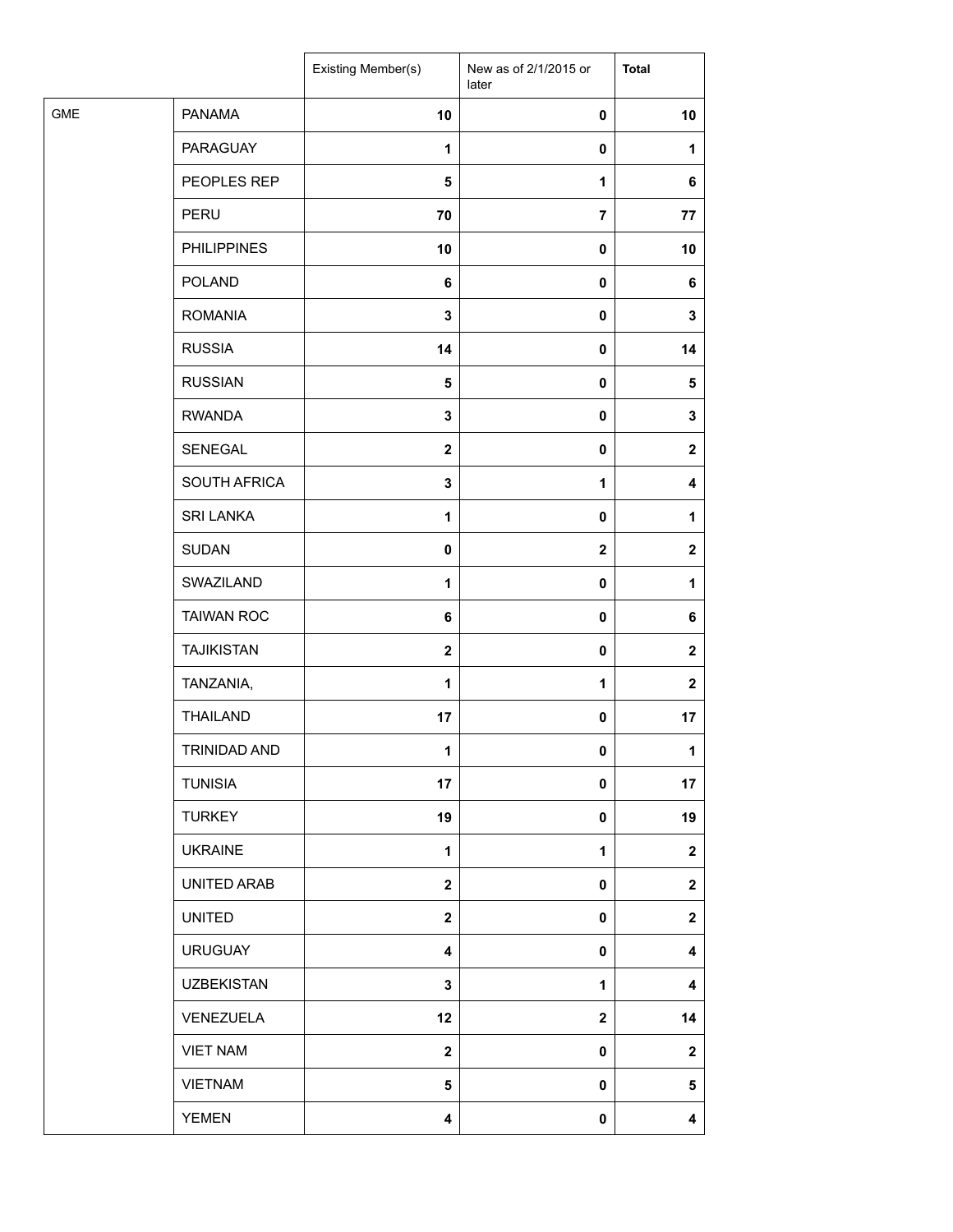|                  |                      | Existing Member(s)      | New as of 2/1/2015 or<br>later | <b>Total</b>   |
|------------------|----------------------|-------------------------|--------------------------------|----------------|
| GME              | ZIMBABWE             | $\mathbf{1}$            | $\pmb{0}$                      | 1              |
|                  | <b>Total</b>         | 1,264                   | 76                             | 1,340          |
| GME <sub>2</sub> | <b>United States</b> | 5                       | $\pmb{0}$                      | 5              |
|                  | <b>AFGHANISTAN</b>   | $\mathbf 2$             | $\mathbf 0$                    | $\mathbf{2}$   |
|                  | <b>ALBANIA</b>       | $\overline{\mathbf{7}}$ | $\pmb{0}$                      | $\overline{7}$ |
|                  | <b>ALGERIA</b>       | 1                       | 0                              | 1              |
|                  | ANGOLA               | $\mathbf{1}$            | $\mathbf 0$                    | 1              |
|                  | ARGENTINA            | 6                       | $\pmb{0}$                      | 6              |
|                  | <b>ARMENIA</b>       | $\overline{\mathbf{2}}$ | $\pmb{0}$                      | $\mathbf{2}$   |
|                  | <b>AZERBAIJAN</b>    | 1                       | $\pmb{0}$                      | 1              |
|                  | <b>BANGLADESH</b>    | $\mathbf{2}$            | 1                              | 3              |
|                  | <b>BELARUS</b>       | $\mathbf{1}$            | $\mathbf 0$                    | 1              |
|                  | <b>BOLIVIA</b>       | $\overline{\mathbf{2}}$ | $\pmb{0}$                      | $\mathbf 2$    |
|                  | <b>BRAZIL</b>        | 25                      | 1                              | 26             |
|                  | <b>BURKINA FASO</b>  | $\mathbf{1}$            | $\pmb{0}$                      | 1              |
|                  | CAMEROON             | $\mathbf{1}$            | $\mathbf 0$                    | 1              |
|                  | CHILE                | 1                       | $\pmb{0}$                      | 1              |
|                  | <b>CHINA</b>         | 44                      | $\mathbf{2}$                   | 46             |
|                  | <b>COLOMBIA</b>      | 9                       | $\pmb{0}$                      | 9              |
|                  | <b>COSTA RICA</b>    | 6                       | 1                              | $\overline{7}$ |
|                  | <b>DOMINICAN</b>     | 3                       | $\mathbf 0$                    | 3              |
|                  | <b>ECUADOR</b>       | 5                       | $\mathbf 0$                    | 5              |
|                  | <b>EGYPT</b>         | 3                       | $\pmb{0}$                      | 3              |
|                  | EL SALVADOR          | $\mathbf{1}$            | 0                              | 1              |
|                  | <b>GABON</b>         | 1                       | 0                              | 1              |
|                  | <b>GEORGIA</b>       | $\overline{\mathbf{2}}$ | $\pmb{0}$                      | $\mathbf 2$    |
|                  | <b>GERMANY</b>       | 1                       | $\mathbf 0$                    | 1              |
|                  | <b>GRENADA</b>       | 1                       | $\mathbf 0$                    | 1              |
|                  | <b>GUATEMALA</b>     | 1                       | $\mathbf 0$                    | 1              |
|                  | <b>HONDURAS</b>      | $\mathbf{1}$            | 0                              | 1              |
|                  | <b>HONG KONG</b>     | 1                       | $\pmb{0}$                      | 1              |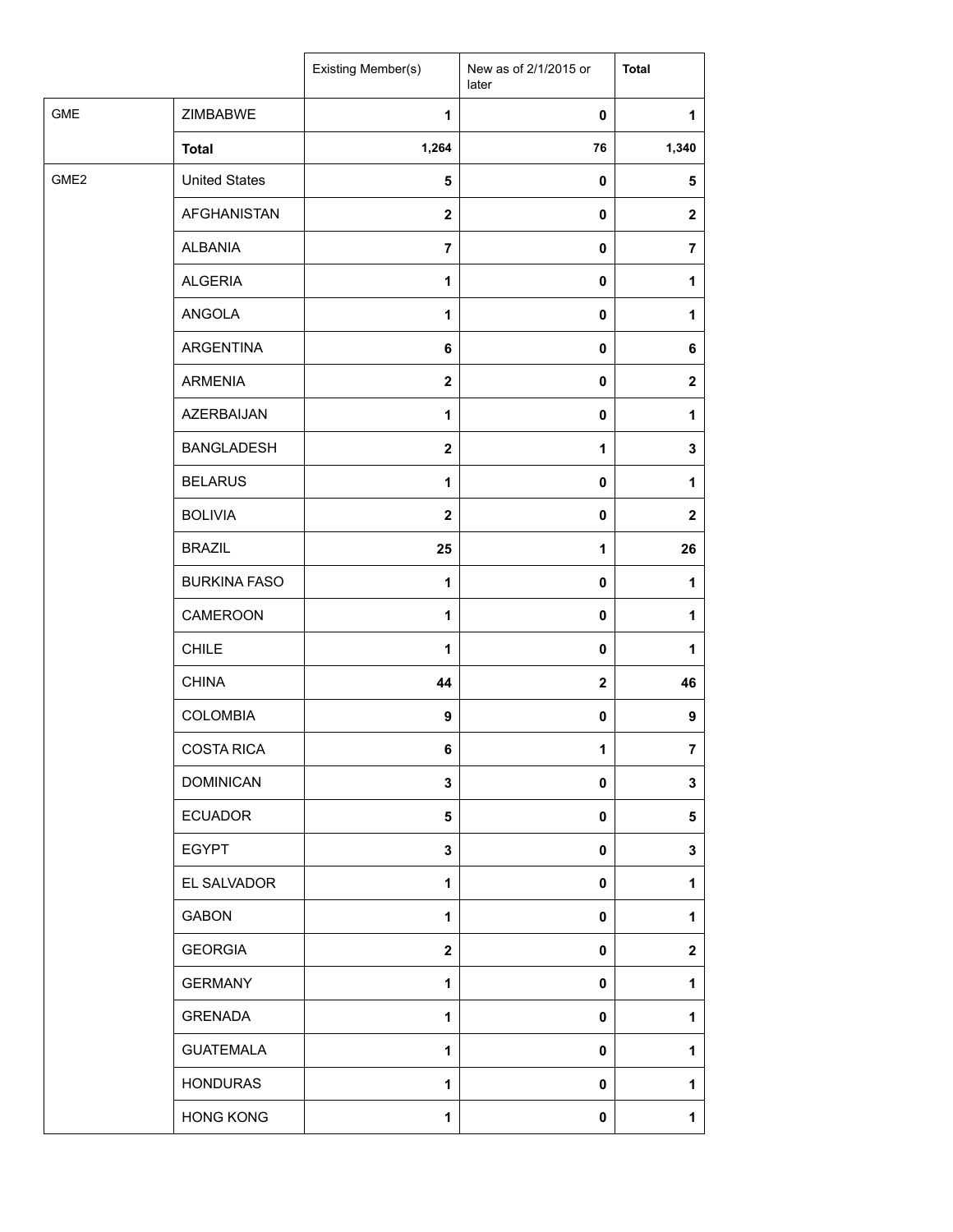|                  |                    | Existing Member(s)      | New as of 2/1/2015 or<br>later | <b>Total</b> |
|------------------|--------------------|-------------------------|--------------------------------|--------------|
| GME <sub>2</sub> | <b>INDIA</b>       | 19                      | $\pmb{0}$                      | 19           |
|                  | <b>INDONESIA</b>   | $\overline{\mathbf{5}}$ | $\pmb{0}$                      | $\sqrt{5}$   |
|                  | <b>IRAQ</b>        | 1                       | $\pmb{0}$                      | 1            |
|                  | <b>JORDAN</b>      | $\mathbf{2}$            | $\pmb{0}$                      | $\mathbf{2}$ |
|                  | KAZAKHSTAN         | $\boldsymbol{2}$        | 0                              | $\mathbf{2}$ |
|                  | Korea, Rebublic    | 1                       | $\pmb{0}$                      | 1            |
|                  | KOSOVO             | $\mathbf{1}$            | $\pmb{0}$                      | 1            |
|                  | LATVIA             | 1                       | $\pmb{0}$                      | 1            |
|                  | <b>LEBANON</b>     | $\overline{\mathbf{4}}$ | $\pmb{0}$                      | 4            |
|                  | LITHUANIA          | $\mathbf{1}$            | $\pmb{0}$                      | 1            |
|                  | MADAGASCAR         | 1                       | $\pmb{0}$                      | 1            |
|                  | <b>MALAYSIA</b>    | $\overline{\mathbf{5}}$ | $\mathbf{1}$                   | 6            |
|                  | <b>MALDIVES</b>    | $\mathbf{1}$            | $\pmb{0}$                      | 1            |
|                  | <b>MARSHALL</b>    | 1                       | $\pmb{0}$                      | 1            |
|                  | <b>MAURITIUS</b>   | 1                       | $\pmb{0}$                      | 1            |
|                  | <b>MEXICO</b>      | 30                      | $\pmb{0}$                      | 30           |
|                  | <b>MONGOLIA</b>    | $\overline{\mathbf{5}}$ | $\mathbf{1}$                   | 6            |
|                  | MOROCCO            | $\mathbf{2}$            | $\pmb{0}$                      | $\mathbf{2}$ |
|                  | <b>NEPAL</b>       | $\pmb{0}$               | 1                              | 1            |
|                  | <b>NIGERIA</b>     | $\overline{\mathbf{3}}$ | $\mathbf 0$                    | 3            |
|                  | <b>PAKISTAN</b>    | $\overline{\mathbf{4}}$ | $\pmb{0}$                      | 4            |
|                  | <b>PALESTINIAN</b> | 1                       | $\pmb{0}$                      | 1            |
|                  | <b>PANAMA</b>      | 4                       | $\pmb{0}$                      | 4            |
|                  | PARAGUAY           | $\mathbf{1}$            | $\pmb{0}$                      | 1            |
|                  | PEOPLES REP        | 1                       | $\pmb{0}$                      | 1            |
|                  | PERU               | $\mathbf{2}$            | 0                              | $\mathbf{2}$ |
|                  | <b>PHILIPPINES</b> | 10                      | $\pmb{0}$                      | 10           |
|                  | <b>POLAND</b>      | 4                       | $\pmb{0}$                      | 4            |
|                  | <b>RUSSIA</b>      | 3                       | $\pmb{0}$                      | 3            |
|                  | <b>RUSSIAN</b>     | 3                       | $\pmb{0}$                      | 3            |
|                  | SENEGAL            | $\mathbf{1}$            | $\pmb{0}$                      | 1            |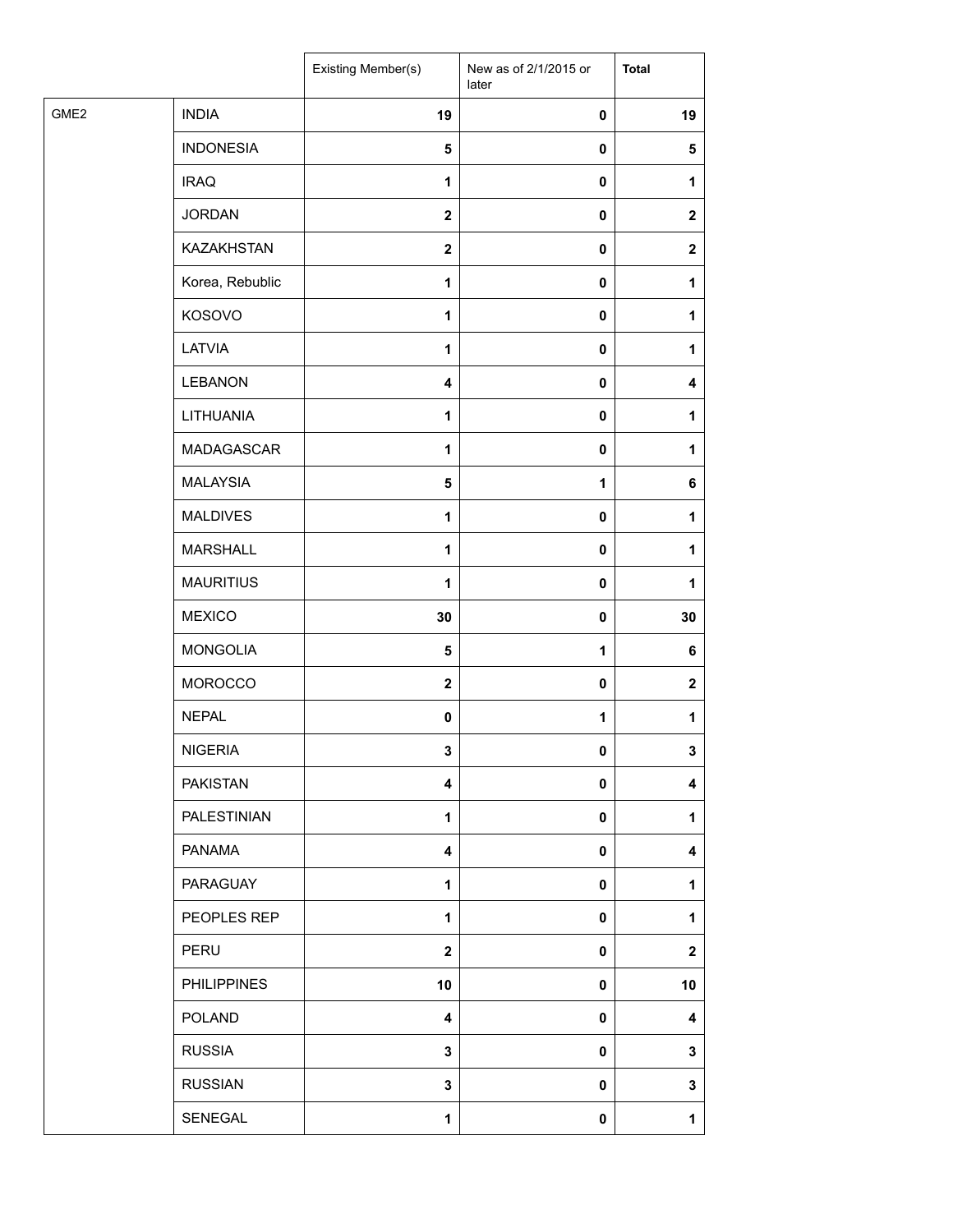|                  |                      | Existing Member(s)      | New as of 2/1/2015 or<br>later | <b>Total</b>            |
|------------------|----------------------|-------------------------|--------------------------------|-------------------------|
| GME <sub>2</sub> | SIERRA LEONE         | $\mathbf{1}$            | $\pmb{0}$                      | 1                       |
|                  | <b>SURINAME</b>      | $\mathbf{1}$            | $\mathbf 0$                    | 1                       |
|                  | SYRIAN ARAB          | $\mathbf{1}$            | $\mathbf 0$                    | 1                       |
|                  | <b>TAIWAN ROC</b>    | $\overline{\mathbf{4}}$ | $\mathbf 0$                    | $\boldsymbol{4}$        |
|                  | <b>TAJIKISTAN</b>    | $\mathbf 2$             | 0                              | $\boldsymbol{2}$        |
|                  | <b>THAILAND</b>      | 18                      | 0                              | 18                      |
|                  | <b>TUNISIA</b>       | $\mathbf{2}$            | $\pmb{0}$                      | $\mathbf{2}$            |
|                  | <b>TURKEY</b>        | 22                      | 1                              | 23                      |
|                  | <b>URUGUAY</b>       | 1                       | $\mathbf 0$                    | 1                       |
|                  | VANUATU              | $\mathbf{1}$            | 0                              | 1                       |
|                  | VENEZUELA            | $\mathbf 2$             | $\mathbf 0$                    | $\boldsymbol{2}$        |
|                  | <b>VIET NAM</b>      | $\mathbf{1}$            | $\mathbf{1}$                   | $\boldsymbol{2}$        |
|                  | <b>VIETNAM</b>       | 7                       | $\mathbf 0$                    | $\overline{7}$          |
|                  | <b>YEMEN</b>         | 1                       | $\mathbf 0$                    | 1                       |
|                  | <b>Total</b>         | 321                     | 10                             | 331                     |
| GMI              | <b>CHILE</b>         | $\mathbf{1}$            | 0                              | 1                       |
|                  | <b>Total</b>         | $\mathbf{1}$            | 0                              | 1                       |
| <b>IND</b>       | <b>United States</b> | 3,898                   | 202                            | 4,100                   |
|                  | AFGHANISTAN          | 1                       | 0                              | 1                       |
|                  | ARGENTINA            | 1                       | 0                              | 1                       |
|                  | <b>AUSTRALIA</b>     | 20                      | 4                              | 24                      |
|                  | <b>BAHRAIN</b>       | $\mathbf{2}$            | $\mathbf 0$                    | $\overline{\mathbf{2}}$ |
|                  | <b>BELGIUM</b>       | $\mathbf{2}$            | 0                              | $\boldsymbol{2}$        |
|                  | <b>BERMUDA</b>       | $\mathbf{1}$            | 1                              | $\boldsymbol{2}$        |
|                  | <b>BRAZIL</b>        | 6                       | 0                              | 6                       |
|                  | CANADA               | 315                     | 72                             | 387                     |
|                  | <b>CHILE</b>         | 1                       | 0                              | 1                       |
|                  | <b>CHINA</b>         | $\mathbf{2}$            | 0                              | $\overline{\mathbf{2}}$ |
|                  | COLOMBIA             | 4                       | $\mathbf 0$                    | 4                       |
|                  | <b>COSTA RICA</b>    | $\mathbf 2$             | $\mathbf 0$                    | $\boldsymbol{2}$        |
|                  | <b>CYPRUS</b>        | $\mathbf{2}$            | 0                              | $\mathbf{2}$            |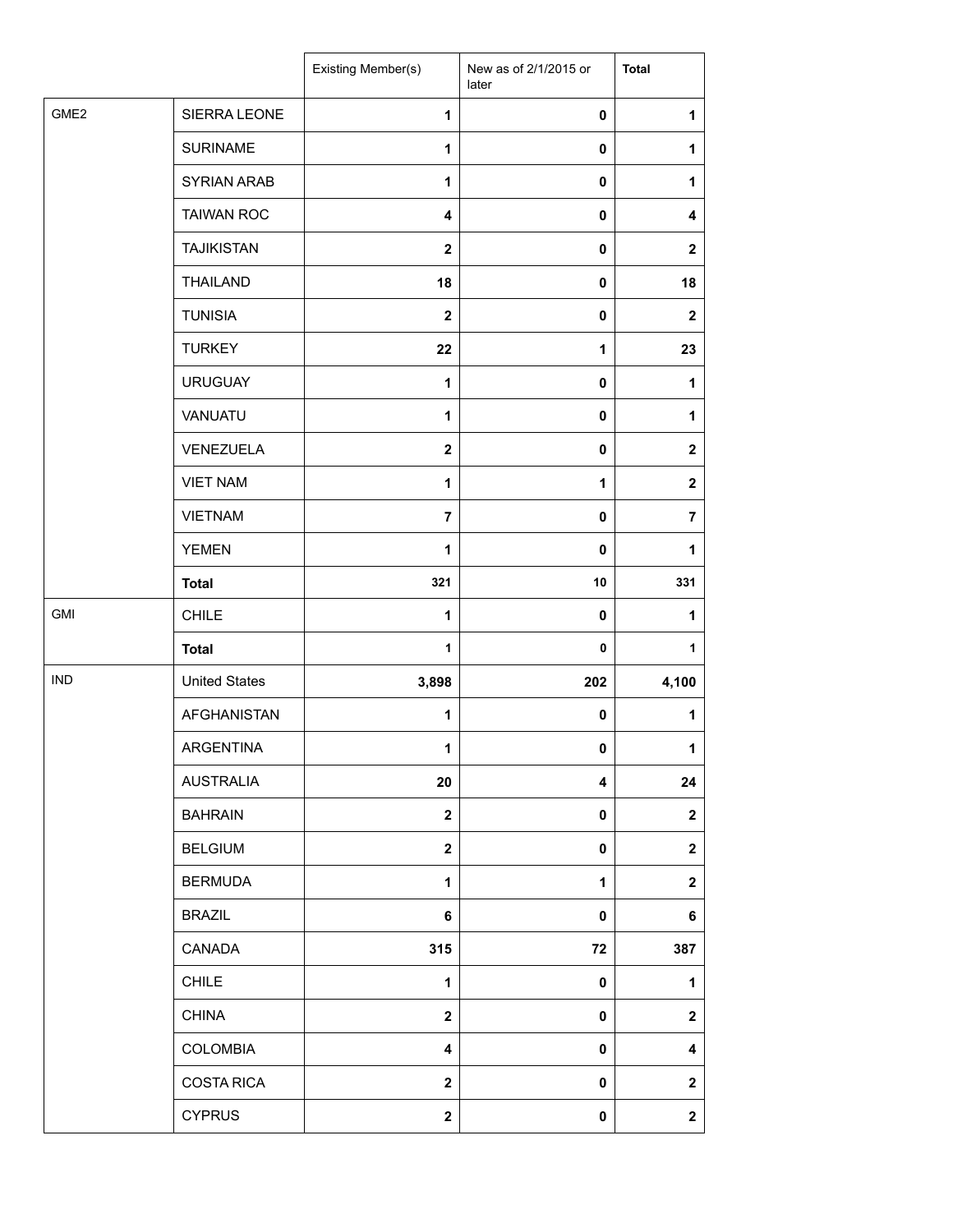| <b>IND</b><br><b>CZECH</b><br>$\mathbf{2}$<br>$\mathbf 3$<br>1<br><b>DENMARK</b><br>$\pmb{0}$<br>1<br>$\mathbf{1}$<br><b>DOMINICAN</b><br>$\boldsymbol{2}$<br>0<br>$\mathbf 2$<br><b>ECUADOR</b><br>$\mathbf{2}$<br>0<br>$\mathbf{2}$<br><b>EGYPT</b><br>$\boldsymbol{2}$<br>0<br>$\mathbf 2$<br><b>FINLAND</b><br>1<br>0<br>$\mathbf{1}$<br><b>FRANCE</b><br>$\pmb{0}$<br>4<br>4<br><b>GERMANY</b><br>$\overline{7}$<br>1<br>8<br><b>GREECE</b><br>5<br>0<br>5<br><b>HONG KONG</b><br>6<br>3<br>9<br><b>HONG KONG</b><br>3<br>1<br>4<br><b>HUNGARY</b><br>$\mathbf{2}$<br>0<br>$\mathbf{2}$<br><b>ICELAND</b><br>$\pmb{0}$<br>1<br>1<br><b>INDIA</b><br>1<br>0<br>1<br><b>IRAQ</b><br>3<br>0<br>3<br><b>IRELAND</b><br>$\mathbf{2}$<br>$\pmb{0}$<br>$\mathbf{2}$<br><b>ISRAEL</b><br>5<br>0<br>5<br><b>ITALY</b><br>$\overline{7}$<br>0<br>$\overline{7}$<br><b>JAPAN</b><br>249<br>7<br>256<br>Korea, Dem<br>1<br>0<br>1<br>Korea, Rebublic<br>6<br>0<br>6<br>KOREA,<br>6<br>0<br>6<br>KUWAIT<br>6<br>0<br>6<br>LEBANON<br>$\mathbf{1}$<br>$\pmb{0}$<br>1<br><b>MACAO</b><br>$\mathbf{1}$<br>$\pmb{0}$<br>1<br><b>MALAYSIA</b><br>4<br>$\pmb{0}$<br>4<br><b>MARSHALL</b><br>1<br>0<br>1<br><b>MEXICO</b><br>8<br>5<br>13<br><b>MONGOLIA</b><br>1<br>$\pmb{0}$<br>1<br><b>MYANMAR</b><br>1<br>$\pmb{0}$<br>1<br>NEW ZEALAND<br>6<br>$\overline{\mathbf{7}}$<br>$\mathbf 1$ |  | Existing Member(s) | New as of 2/1/2015 or<br>later | <b>Total</b> |
|-----------------------------------------------------------------------------------------------------------------------------------------------------------------------------------------------------------------------------------------------------------------------------------------------------------------------------------------------------------------------------------------------------------------------------------------------------------------------------------------------------------------------------------------------------------------------------------------------------------------------------------------------------------------------------------------------------------------------------------------------------------------------------------------------------------------------------------------------------------------------------------------------------------------------------------------------------------------------------------------------------------------------------------------------------------------------------------------------------------------------------------------------------------------------------------------------------------------------------------------------------------------------------------------------------------------------------------------------------------------------------|--|--------------------|--------------------------------|--------------|
|                                                                                                                                                                                                                                                                                                                                                                                                                                                                                                                                                                                                                                                                                                                                                                                                                                                                                                                                                                                                                                                                                                                                                                                                                                                                                                                                                                             |  |                    |                                |              |
|                                                                                                                                                                                                                                                                                                                                                                                                                                                                                                                                                                                                                                                                                                                                                                                                                                                                                                                                                                                                                                                                                                                                                                                                                                                                                                                                                                             |  |                    |                                |              |
|                                                                                                                                                                                                                                                                                                                                                                                                                                                                                                                                                                                                                                                                                                                                                                                                                                                                                                                                                                                                                                                                                                                                                                                                                                                                                                                                                                             |  |                    |                                |              |
|                                                                                                                                                                                                                                                                                                                                                                                                                                                                                                                                                                                                                                                                                                                                                                                                                                                                                                                                                                                                                                                                                                                                                                                                                                                                                                                                                                             |  |                    |                                |              |
|                                                                                                                                                                                                                                                                                                                                                                                                                                                                                                                                                                                                                                                                                                                                                                                                                                                                                                                                                                                                                                                                                                                                                                                                                                                                                                                                                                             |  |                    |                                |              |
|                                                                                                                                                                                                                                                                                                                                                                                                                                                                                                                                                                                                                                                                                                                                                                                                                                                                                                                                                                                                                                                                                                                                                                                                                                                                                                                                                                             |  |                    |                                |              |
|                                                                                                                                                                                                                                                                                                                                                                                                                                                                                                                                                                                                                                                                                                                                                                                                                                                                                                                                                                                                                                                                                                                                                                                                                                                                                                                                                                             |  |                    |                                |              |
|                                                                                                                                                                                                                                                                                                                                                                                                                                                                                                                                                                                                                                                                                                                                                                                                                                                                                                                                                                                                                                                                                                                                                                                                                                                                                                                                                                             |  |                    |                                |              |
|                                                                                                                                                                                                                                                                                                                                                                                                                                                                                                                                                                                                                                                                                                                                                                                                                                                                                                                                                                                                                                                                                                                                                                                                                                                                                                                                                                             |  |                    |                                |              |
|                                                                                                                                                                                                                                                                                                                                                                                                                                                                                                                                                                                                                                                                                                                                                                                                                                                                                                                                                                                                                                                                                                                                                                                                                                                                                                                                                                             |  |                    |                                |              |
|                                                                                                                                                                                                                                                                                                                                                                                                                                                                                                                                                                                                                                                                                                                                                                                                                                                                                                                                                                                                                                                                                                                                                                                                                                                                                                                                                                             |  |                    |                                |              |
|                                                                                                                                                                                                                                                                                                                                                                                                                                                                                                                                                                                                                                                                                                                                                                                                                                                                                                                                                                                                                                                                                                                                                                                                                                                                                                                                                                             |  |                    |                                |              |
|                                                                                                                                                                                                                                                                                                                                                                                                                                                                                                                                                                                                                                                                                                                                                                                                                                                                                                                                                                                                                                                                                                                                                                                                                                                                                                                                                                             |  |                    |                                |              |
|                                                                                                                                                                                                                                                                                                                                                                                                                                                                                                                                                                                                                                                                                                                                                                                                                                                                                                                                                                                                                                                                                                                                                                                                                                                                                                                                                                             |  |                    |                                |              |
|                                                                                                                                                                                                                                                                                                                                                                                                                                                                                                                                                                                                                                                                                                                                                                                                                                                                                                                                                                                                                                                                                                                                                                                                                                                                                                                                                                             |  |                    |                                |              |
|                                                                                                                                                                                                                                                                                                                                                                                                                                                                                                                                                                                                                                                                                                                                                                                                                                                                                                                                                                                                                                                                                                                                                                                                                                                                                                                                                                             |  |                    |                                |              |
|                                                                                                                                                                                                                                                                                                                                                                                                                                                                                                                                                                                                                                                                                                                                                                                                                                                                                                                                                                                                                                                                                                                                                                                                                                                                                                                                                                             |  |                    |                                |              |
|                                                                                                                                                                                                                                                                                                                                                                                                                                                                                                                                                                                                                                                                                                                                                                                                                                                                                                                                                                                                                                                                                                                                                                                                                                                                                                                                                                             |  |                    |                                |              |
|                                                                                                                                                                                                                                                                                                                                                                                                                                                                                                                                                                                                                                                                                                                                                                                                                                                                                                                                                                                                                                                                                                                                                                                                                                                                                                                                                                             |  |                    |                                |              |
|                                                                                                                                                                                                                                                                                                                                                                                                                                                                                                                                                                                                                                                                                                                                                                                                                                                                                                                                                                                                                                                                                                                                                                                                                                                                                                                                                                             |  |                    |                                |              |
|                                                                                                                                                                                                                                                                                                                                                                                                                                                                                                                                                                                                                                                                                                                                                                                                                                                                                                                                                                                                                                                                                                                                                                                                                                                                                                                                                                             |  |                    |                                |              |
|                                                                                                                                                                                                                                                                                                                                                                                                                                                                                                                                                                                                                                                                                                                                                                                                                                                                                                                                                                                                                                                                                                                                                                                                                                                                                                                                                                             |  |                    |                                |              |
|                                                                                                                                                                                                                                                                                                                                                                                                                                                                                                                                                                                                                                                                                                                                                                                                                                                                                                                                                                                                                                                                                                                                                                                                                                                                                                                                                                             |  |                    |                                |              |
|                                                                                                                                                                                                                                                                                                                                                                                                                                                                                                                                                                                                                                                                                                                                                                                                                                                                                                                                                                                                                                                                                                                                                                                                                                                                                                                                                                             |  |                    |                                |              |
|                                                                                                                                                                                                                                                                                                                                                                                                                                                                                                                                                                                                                                                                                                                                                                                                                                                                                                                                                                                                                                                                                                                                                                                                                                                                                                                                                                             |  |                    |                                |              |
|                                                                                                                                                                                                                                                                                                                                                                                                                                                                                                                                                                                                                                                                                                                                                                                                                                                                                                                                                                                                                                                                                                                                                                                                                                                                                                                                                                             |  |                    |                                |              |
|                                                                                                                                                                                                                                                                                                                                                                                                                                                                                                                                                                                                                                                                                                                                                                                                                                                                                                                                                                                                                                                                                                                                                                                                                                                                                                                                                                             |  |                    |                                |              |
|                                                                                                                                                                                                                                                                                                                                                                                                                                                                                                                                                                                                                                                                                                                                                                                                                                                                                                                                                                                                                                                                                                                                                                                                                                                                                                                                                                             |  |                    |                                |              |
|                                                                                                                                                                                                                                                                                                                                                                                                                                                                                                                                                                                                                                                                                                                                                                                                                                                                                                                                                                                                                                                                                                                                                                                                                                                                                                                                                                             |  |                    |                                |              |
|                                                                                                                                                                                                                                                                                                                                                                                                                                                                                                                                                                                                                                                                                                                                                                                                                                                                                                                                                                                                                                                                                                                                                                                                                                                                                                                                                                             |  |                    |                                |              |
|                                                                                                                                                                                                                                                                                                                                                                                                                                                                                                                                                                                                                                                                                                                                                                                                                                                                                                                                                                                                                                                                                                                                                                                                                                                                                                                                                                             |  |                    |                                |              |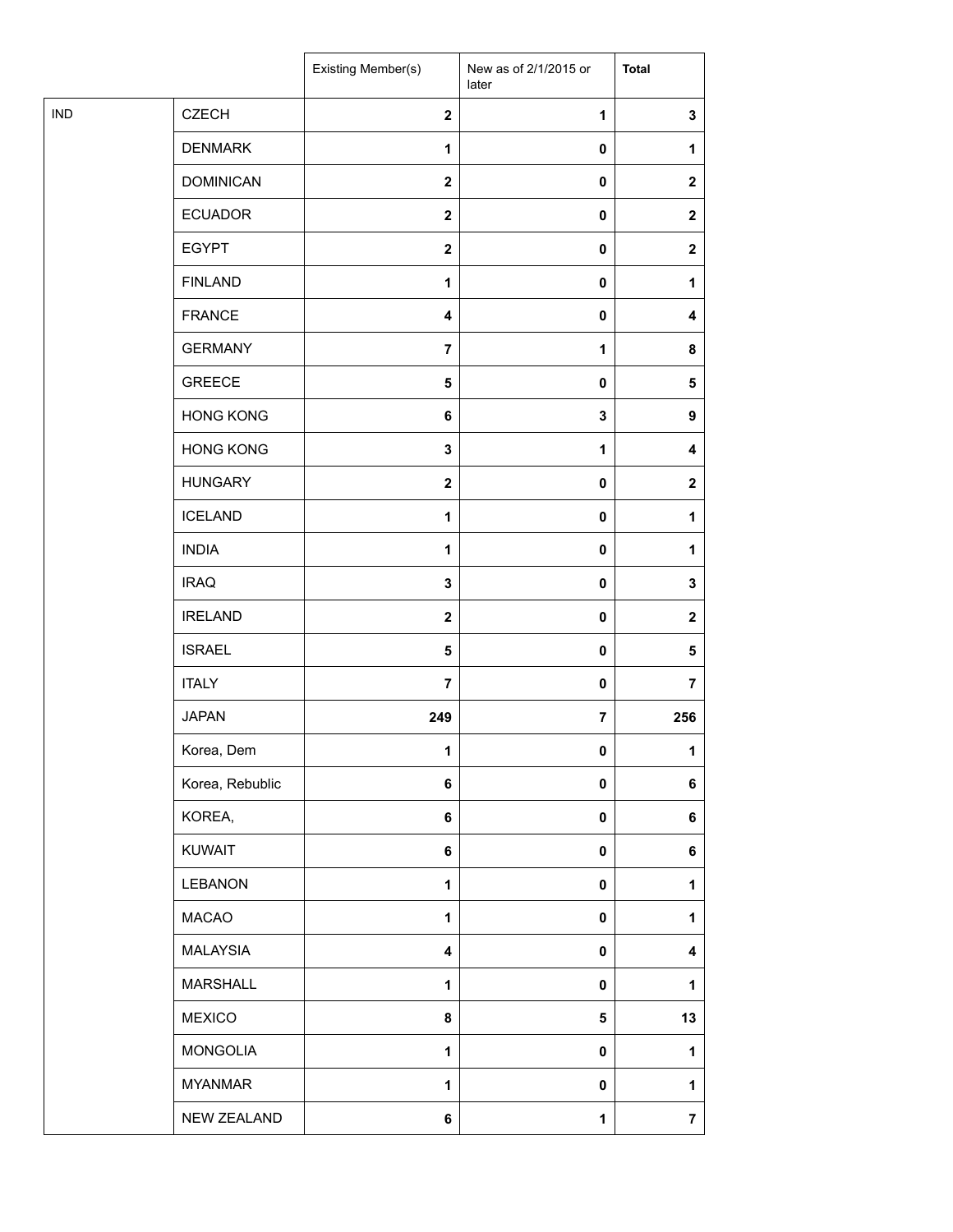|                  |                      | Existing Member(s)      | New as of 2/1/2015 or<br>later | <b>Total</b>            |
|------------------|----------------------|-------------------------|--------------------------------|-------------------------|
| <b>IND</b>       | <b>NORWAY</b>        | $\mathbf{2}$            | $\pmb{0}$                      | $\boldsymbol{2}$        |
|                  | <b>OMAN</b>          | $\overline{7}$          | $\mathbf 0$                    | $\overline{7}$          |
|                  | <b>PAKISTAN</b>      | 1                       | $\mathbf 0$                    | 1                       |
|                  | QATAR                | 15                      | $\mathbf 0$                    | 15                      |
|                  | SAUDI ARABIA         | 19                      | $\mathbf{1}$                   | 20                      |
|                  | SINGAPORE            | $\overline{\mathbf{4}}$ | 0                              | 4                       |
|                  | SOUTH AFRICA         | 0                       | $\mathbf 2$                    | $\mathbf{2}$            |
|                  | SOUTH KOREA          | 10                      | $\mathbf 2$                    | 12                      |
|                  | <b>SPAIN</b>         | $\overline{\mathbf{4}}$ | $\mathbf 0$                    | $\boldsymbol{4}$        |
|                  | <b>SWEDEN</b>        | $\sqrt{5}$              | $\mathbf 0$                    | ${\bf 5}$               |
|                  | SWITZERLAND          | $\mathbf 0$             | 1                              | 1                       |
|                  | <b>TAIWAN</b>        | 8                       | $\mathbf 0$                    | 8                       |
|                  | <b>TAIWAN ROC</b>    | $\overline{\mathbf{4}}$ | $\mathbf 0$                    | 4                       |
|                  | <b>THAILAND</b>      | 1                       | 1                              | $\mathbf{2}$            |
|                  | <b>TURKEY</b>        | $\mathbf{2}$            | 1                              | $\mathbf 3$             |
|                  | <b>UGANDA</b>        | 1                       | $\mathbf{1}$                   | $\mathbf{2}$            |
|                  | UNITED ARAB          | 31                      | $\mathbf{1}$                   | 32                      |
|                  | <b>UNITED</b>        | 18                      | $\mathbf{1}$                   | 19                      |
|                  | <b>URUGUAY</b>       | 1                       | 0                              | 1                       |
|                  | US MINOR             | 1                       | $\pmb{0}$                      | 1                       |
|                  | <b>VIET NAM</b>      | 1                       | 0                              | 1                       |
|                  | <b>VIETNAM</b>       | $\mathbf{1}$            | $\pmb{0}$                      | 1                       |
|                  | <b>Total</b>         | 4,740                   | 309                            | 5,049                   |
| IND <sub>2</sub> | <b>United States</b> | 1,680                   | 10                             | 1,690                   |
|                  | AFGHANISTAN          | 1                       | $\pmb{0}$                      | 1                       |
|                  | <b>AUSTRALIA</b>     | 17                      | $\mathbf 0$                    | 17                      |
|                  | <b>AUSTRIA</b>       | $\overline{\mathbf{2}}$ | $\pmb{0}$                      | $\boldsymbol{2}$        |
|                  | <b>BAHRAIN</b>       | 3                       | 0                              | $\mathbf 3$             |
|                  | <b>BENIN</b>         | $\mathbf{1}$            | $\pmb{0}$                      | $\mathbf{1}$            |
|                  | <b>BOLIVIA</b>       | 1                       | $\pmb{0}$                      | 1                       |
|                  | <b>BRAZIL</b>        | 4                       | $\pmb{0}$                      | $\overline{\mathbf{4}}$ |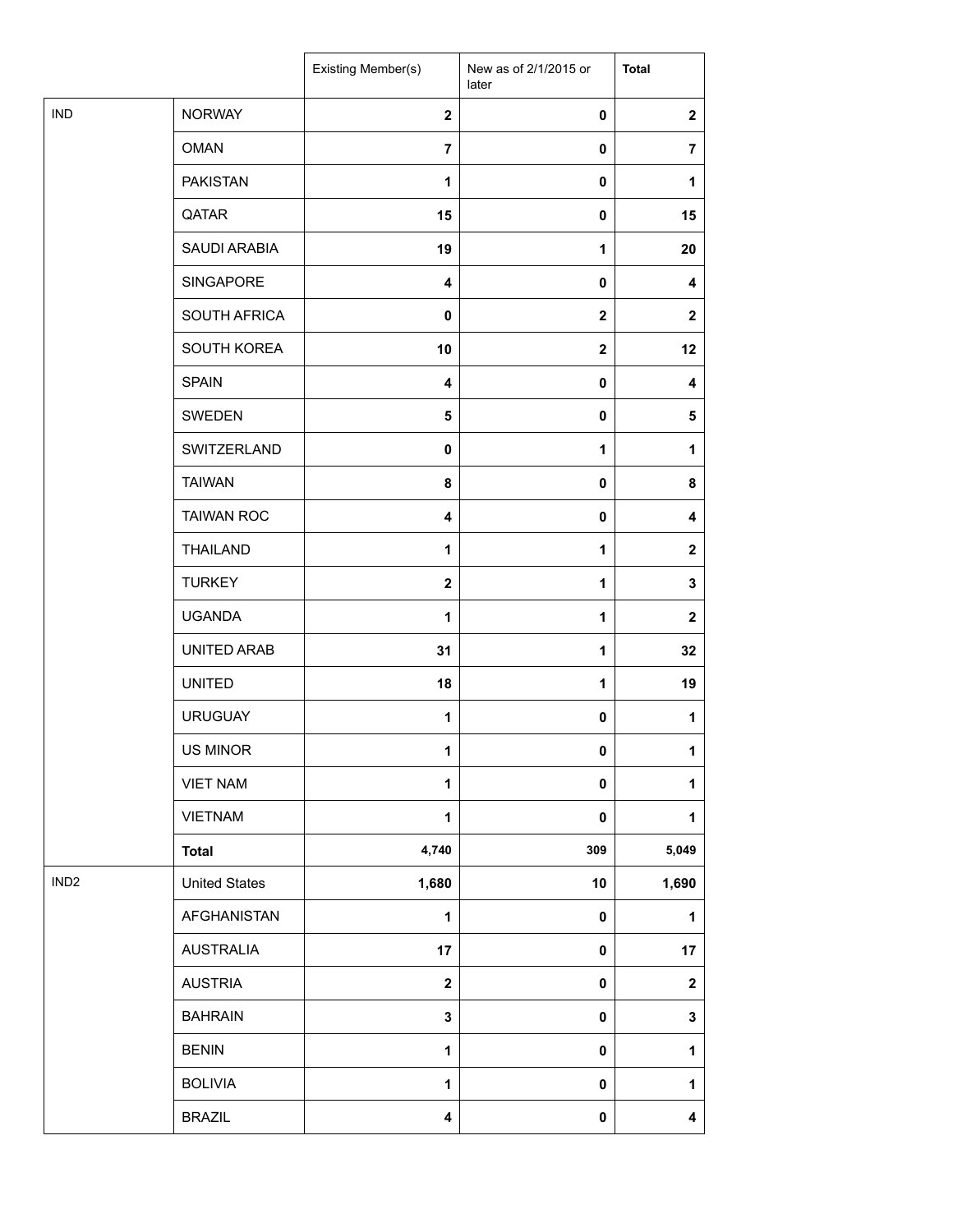|                  |                   | Existing Member(s) | New as of 2/1/2015 or<br>later | <b>Total</b>   |
|------------------|-------------------|--------------------|--------------------------------|----------------|
| IND <sub>2</sub> | CANADA            | 98                 | $\mathbf 3$                    | 101            |
|                  | <b>CAYMAN</b>     | 1                  | $\pmb{0}$                      | 1              |
|                  | <b>CHINA</b>      | $\mathbf{2}$       | $\pmb{0}$                      | $\mathbf{2}$   |
|                  | <b>COLOMBIA</b>   | $\mathbf 3$        | $\pmb{0}$                      | 3              |
|                  | <b>COSTA RICA</b> | $\mathbf{1}$       | $\pmb{0}$                      | 1              |
|                  | <b>CYPRUS</b>     | $\mathbf{1}$       | $\pmb{0}$                      | 1              |
|                  | <b>DENMARK</b>    | $\mathbf{1}$       | $\pmb{0}$                      | 1              |
|                  | <b>FINLAND</b>    | 1                  | $\pmb{0}$                      | 1              |
|                  | <b>FRANCE</b>     | $\mathbf{1}$       | $\pmb{0}$                      | 1              |
|                  | <b>GERMANY</b>    | $\bf 6$            | 0                              | 6              |
|                  | <b>GREECE</b>     | 1                  | $\pmb{0}$                      | 1              |
|                  | <b>HONG KONG</b>  | $\overline{7}$     | $\pmb{0}$                      | $\overline{7}$ |
|                  | <b>HONG KONG</b>  | 8                  | $\pmb{0}$                      | 8              |
|                  | <b>INDIA</b>      | $\mathbf 3$        | $\pmb{0}$                      | 3              |
|                  | <b>ISRAEL</b>     | $\mathbf{2}$       | $\pmb{0}$                      | $\mathbf{2}$   |
|                  | <b>ITALY</b>      | 3                  | $\pmb{0}$                      | 3              |
|                  | <b>JAPAN</b>      | 94                 | 1                              | 95             |
|                  | <b>KAZAKHSTAN</b> | $\mathbf{1}$       | $\pmb{0}$                      | 1              |
|                  | Korea, Rebublic   | 3                  | $\pmb{0}$                      | 3              |
|                  | KOREA,            | 4                  | $\pmb{0}$                      | 4              |
|                  | KUWAIT            | 5                  | $\pmb{0}$                      | 5              |
|                  | <b>LEBANON</b>    | 1                  | $\pmb{0}$                      | 1              |
|                  | <b>MACAO</b>      | 4                  | $\pmb{0}$                      | 4              |
|                  | <b>MALAYSIA</b>   | $\mathbf{2}$       | $\pmb{0}$                      | $\mathbf{2}$   |
|                  | <b>MARTINIQUE</b> | 1                  | $\pmb{0}$                      | 1              |
|                  | NETHERLAND        | 1                  | $\pmb{0}$                      | 1              |
|                  | <b>NEW</b>        | $\mathbf{1}$       | $\pmb{0}$                      | 1              |
|                  | NEW ZEALAND       | 4                  | $\pmb{0}$                      | 4              |
|                  | <b>NIGERIA</b>    | $\mathbf 2$        | $\pmb{0}$                      | $\mathbf{2}$   |
|                  | <b>NORWAY</b>     | $\mathbf{1}$       | 0                              | 1              |
|                  | <b>OMAN</b>       | $\mathbf{1}$       | $\pmb{0}$                      | 1              |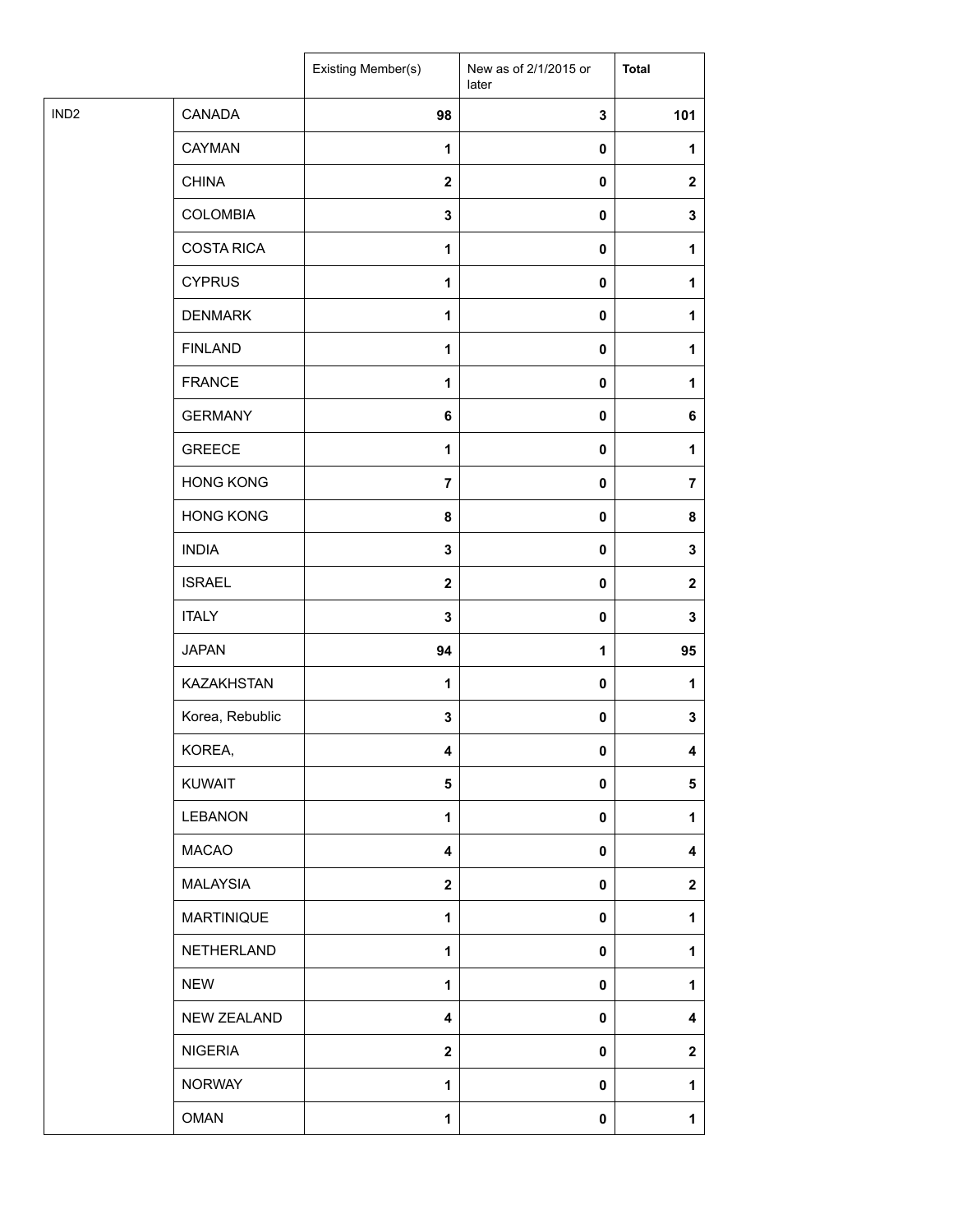|                  |                      | Existing Member(s) | New as of 2/1/2015 or<br>later | <b>Total</b>     |
|------------------|----------------------|--------------------|--------------------------------|------------------|
| IND <sub>2</sub> | QATAR                | 13                 | 0                              | 13               |
|                  | <b>ROMANIA</b>       | $\mathbf{1}$       | $\mathbf 0$                    | $\mathbf{1}$     |
|                  | <b>RUSSIAN</b>       | $\mathbf{1}$       | 0                              | 1                |
|                  | SAUDI ARABIA         | 14                 | 0                              | 14               |
|                  | SINGAPORE            | 3                  | 0                              | $\mathbf 3$      |
|                  | <b>SLOVAKIA</b>      | $\mathbf 2$        | 0                              | $\mathbf{2}$     |
|                  | SOUTH KOREA          | $\overline{7}$     | 0                              | $\overline{7}$   |
|                  | <b>SPAIN</b>         | $\mathbf 3$        | 0                              | 3                |
|                  | SWEDEN               | 1                  | 0                              | 1                |
|                  | SWITZERLAND          | 3                  | 0                              | 3                |
|                  | <b>TAIWAN</b>        | 6                  | 0                              | 6                |
|                  | <b>THAILAND</b>      | $\mathbf{2}$       | 0                              | $\mathbf{2}$     |
|                  | <b>TRINIDAD AND</b>  | $\mathbf{1}$       | $\mathbf 0$                    | 1                |
|                  | <b>TURKEY</b>        | $\boldsymbol{2}$   | $\mathbf 0$                    | $\boldsymbol{2}$ |
|                  | <b>UKRAINE</b>       | $\mathbf{1}$       | 0                              | 1                |
|                  | UNITED ARAB          | 11                 | 0                              | 11               |
|                  | <b>UNITED</b>        | $\overline{7}$     | 0                              | $\overline{7}$   |
|                  | <b>URUGUAY</b>       | 1                  | 0                              | 1                |
|                  | VENEZUELA            | $\mathbf{1}$       | 0                              | 1                |
|                  | Total                | 2,053              | 14                             | 2,067            |
| LIF              | <b>United States</b> | 41                 | $\pmb{0}$                      | 41               |
|                  | <b>AUSTRALIA</b>     | $\mathbf{1}$       | 0                              | $\mathbf{1}$     |
|                  | CANADA               | $\mathbf 2$        | $\pmb{0}$                      | $\mathbf 2$      |
|                  | <b>EGYPT</b>         | $\mathbf{1}$       | $\pmb{0}$                      | $\mathbf{1}$     |
|                  | <b>ISRAEL</b>        | 1                  | $\pmb{0}$                      | 1                |
|                  | <b>JAPAN</b>         | $\mathbf{1}$       | $\pmb{0}$                      | $\mathbf{1}$     |
|                  | UNITED ARAB          | 1                  | $\pmb{0}$                      | $\mathbf{1}$     |
|                  | <b>UNITED</b>        | $\mathbf 2$        | 0                              | $\mathbf{2}$     |
|                  | <b>Total</b>         | 50                 | 0                              | 50               |
| NT               | <b>United States</b> | 494                | 41                             | 535              |
|                  | <b>AUSTRALIA</b>     | 3                  | 0                              | 3                |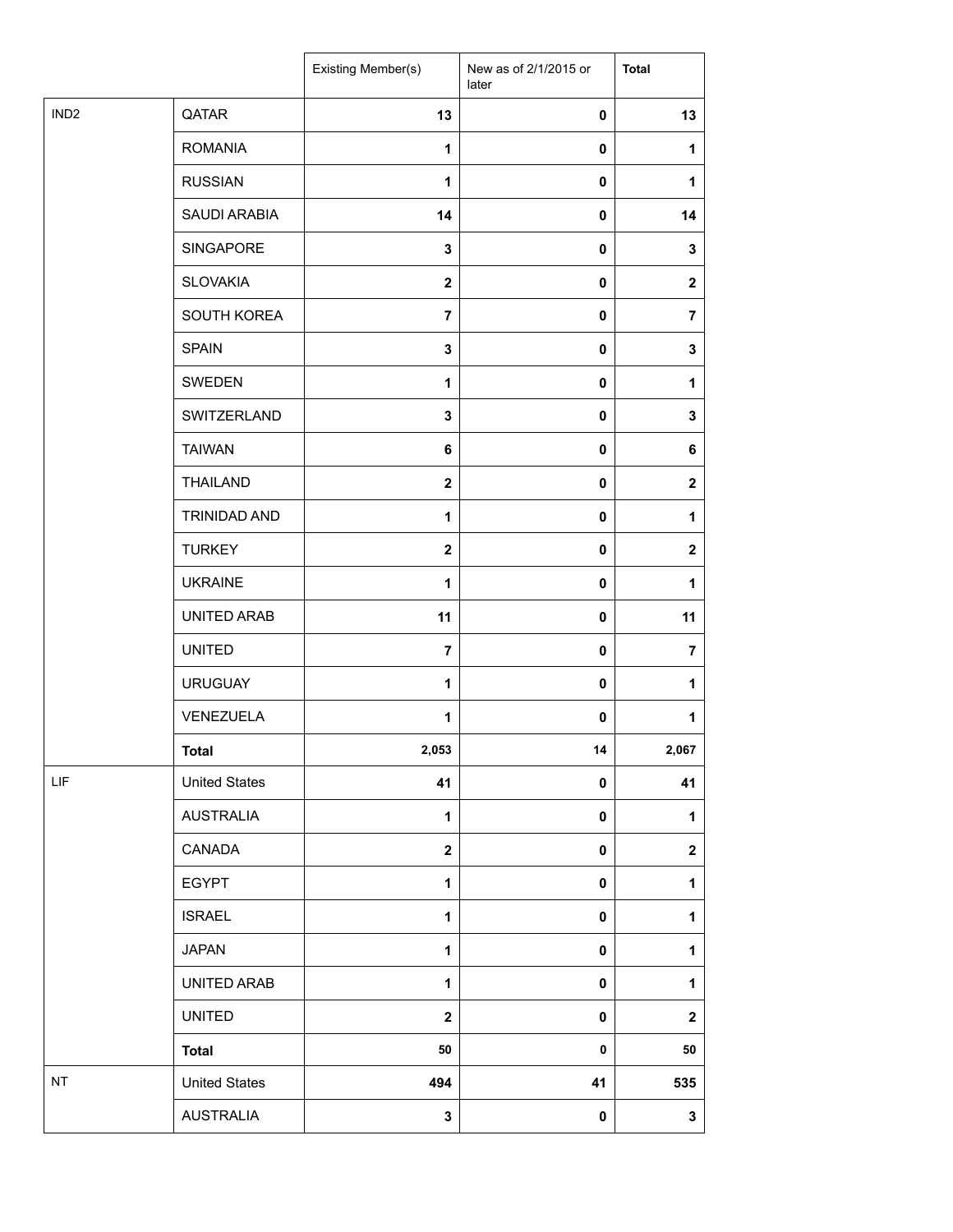|                 |                      | Existing Member(s)      | New as of 2/1/2015 or<br>later | <b>Total</b> |
|-----------------|----------------------|-------------------------|--------------------------------|--------------|
| $\sf{NT}$       | <b>BRAZIL</b>        | 1                       | $\mathbf 0$                    | $\mathbf{1}$ |
|                 | <b>BURUNDI</b>       | 1                       | 0                              | 1            |
|                 | CANADA               | 22                      | 6                              | 28           |
|                 | <b>CHINA</b>         | 1                       | $\mathbf 0$                    | 1            |
|                 | <b>COLOMBIA</b>      | 1                       | 0                              | 1            |
|                 | <b>GERMANY</b>       | 1                       | $\mathbf 0$                    | 1            |
|                 | <b>GREECE</b>        | 1                       | $\pmb{0}$                      | 1            |
|                 | <b>GUAM</b>          | 1                       | 0                              | 1            |
|                 | <b>HONG KONG</b>     | 1                       | $\mathbf 0$                    | 1            |
|                 | <b>ISRAEL</b>        | 1                       | 0                              | 1            |
|                 | <b>ITALY</b>         | 1                       | $\mathbf 0$                    | 1            |
|                 | <b>JAPAN</b>         | 8                       | $\overline{\mathbf{4}}$        | 12           |
|                 | Korea, Rebublic      | 1                       | 0                              | 1            |
|                 | KOREA,               | 1                       | 0                              | 1            |
|                 | <b>MALAYSIA</b>      | 1                       | 0                              | 1            |
|                 | <b>NEW ZEALAND</b>   | 1                       | 0                              | 1            |
|                 | <b>OMAN</b>          | 1                       | $\mathbf 0$                    | 1            |
|                 | PERU                 | $\overline{\mathbf{2}}$ | 0                              | $\mathbf 2$  |
|                 | Puerto Rico          | 1                       | 0                              | 1            |
|                 | <b>RUSSIA</b>        | 1                       | 0                              | $\mathbf{1}$ |
|                 | SAUDI ARABIA         | 8                       | 0                              | 8            |
|                 | <b>SLOVAKIA</b>      | $\mathbf{1}$            | 0                              | $\mathbf{1}$ |
|                 | SOUTH KOREA          | $\overline{\mathbf{2}}$ | 0                              | $\mathbf 2$  |
|                 | SWEDEN               | 1                       | $\mathbf 0$                    | 1            |
|                 | THAILAND             | $\bf{0}$                | 1                              | $\mathbf{1}$ |
|                 | <b>TURKEY</b>        | 1                       | 0                              | 1            |
|                 | <b>UNITED</b>        | $\mathbf 3$             | 0                              | 3            |
|                 | <b>Total</b>         | 562                     | 52                             | 614          |
| NT <sub>2</sub> | <b>United States</b> | 366                     | 10                             | 376          |
|                 | <b>AUSTRALIA</b>     | $5\phantom{.0}$         | $\mathbf 0$                    | 5            |
|                 | CANADA               | 6                       | $\mathbf 0$                    | 6            |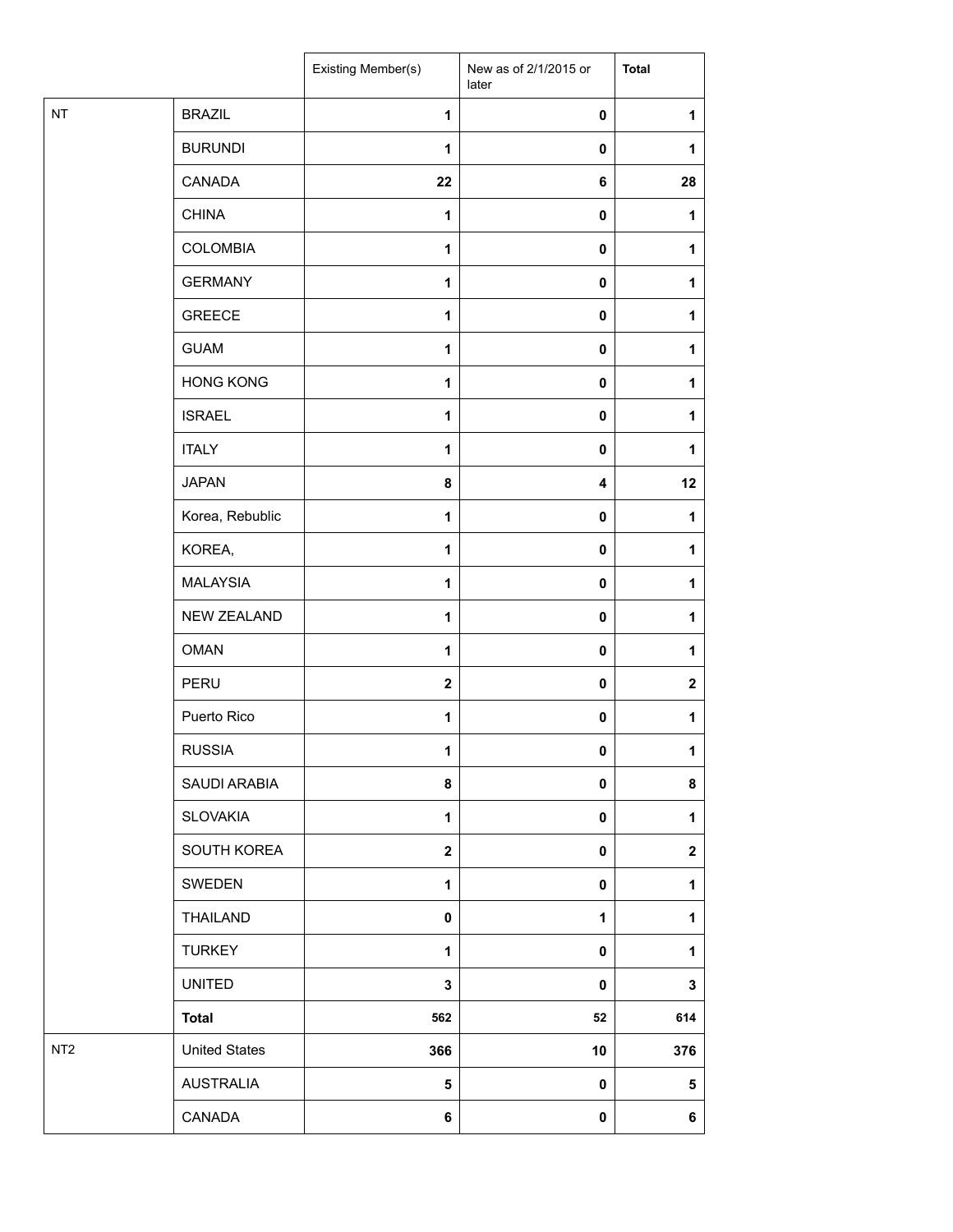|                 |                      | Existing Member(s)      | New as of 2/1/2015 or<br>later | <b>Total</b>            |
|-----------------|----------------------|-------------------------|--------------------------------|-------------------------|
| NT <sub>2</sub> | <b>CHINA</b>         | 1                       | $\pmb{0}$                      | 1                       |
|                 | <b>GERMANY</b>       | 3                       | $\mathbf 0$                    | $\mathbf 3$             |
|                 | <b>HONG KONG</b>     | $\mathbf{2}$            | $\mathbf 0$                    | $\boldsymbol{2}$        |
|                 | <b>ITALY</b>         | 1                       | $\mathbf 0$                    | 1                       |
|                 | <b>JAPAN</b>         | 8                       | $\pmb{0}$                      | 8                       |
|                 | KOREA,               | $\overline{\mathbf{2}}$ | $\pmb{0}$                      | $\boldsymbol{2}$        |
|                 | <b>KUWAIT</b>        | 1                       | $\pmb{0}$                      | 1                       |
|                 | <b>MACAO</b>         | 1                       | $\pmb{0}$                      | 1                       |
|                 | MOROCCO              | 1                       | $\pmb{0}$                      | 1                       |
|                 | SAUDI ARABIA         | 1                       | $\mathbf 0$                    | 1                       |
|                 | SOUTH KOREA          | 1                       | $\mathbf 0$                    | 1                       |
|                 | SWITZERLAND          | 1                       | $\pmb{0}$                      | 1                       |
|                 | <b>TAIWAN</b>        | $\overline{\mathbf{2}}$ | $\mathbf 0$                    | $\overline{\mathbf{2}}$ |
|                 | UNITED ARAB          | 1                       | $\pmb{0}$                      | $\mathbf{1}$            |
|                 | <b>Total</b>         | 403                     | 10                             | 413                     |
| <b>PTR</b>      | <b>United States</b> | 410                     | 22                             | 432                     |
|                 | <b>AUSTRALIA</b>     | $\mathbf{3}$            | $\pmb{0}$                      | $\mathbf 3$             |
|                 | <b>BRAZIL</b>        | 1                       | 1                              | $\mathbf{2}$            |
|                 | CANADA               | 20                      | 4                              | 24                      |
|                 | CAYMAN               | 1                       | 0                              | 1                       |
|                 | <b>CHILE</b>         | $\pmb{0}$               | $\mathbf 1$                    | 1                       |
|                 | <b>CHINA</b>         | 4                       | $\mathbf{1}$                   | $\sqrt{5}$              |
|                 | <b>COLOMBIA</b>      | 3                       | $\mathbf 0$                    | $\mathbf 3$             |
|                 | <b>CZECH</b>         | 1                       | $\mathbf{1}$                   | $\boldsymbol{2}$        |
|                 | <b>DOMINICAN</b>     | 1                       | 0                              | 1                       |
|                 | <b>ECUADOR</b>       | $\overline{7}$          | 1                              | 8                       |
|                 | <b>GEORGIA</b>       | $\mathbf{1}$            | $\pmb{0}$                      | 1                       |
|                 | <b>GERMANY</b>       | $\mathbf{2}$            | $\pmb{0}$                      | $\overline{\mathbf{2}}$ |
|                 | <b>HONG KONG</b>     | 1                       | $\mathbf 0$                    | 1                       |
|                 | <b>INDIA</b>         | 1                       | $\pmb{0}$                      | 1                       |
|                 | <b>INDONESIA</b>     | 1                       | 0                              | 1                       |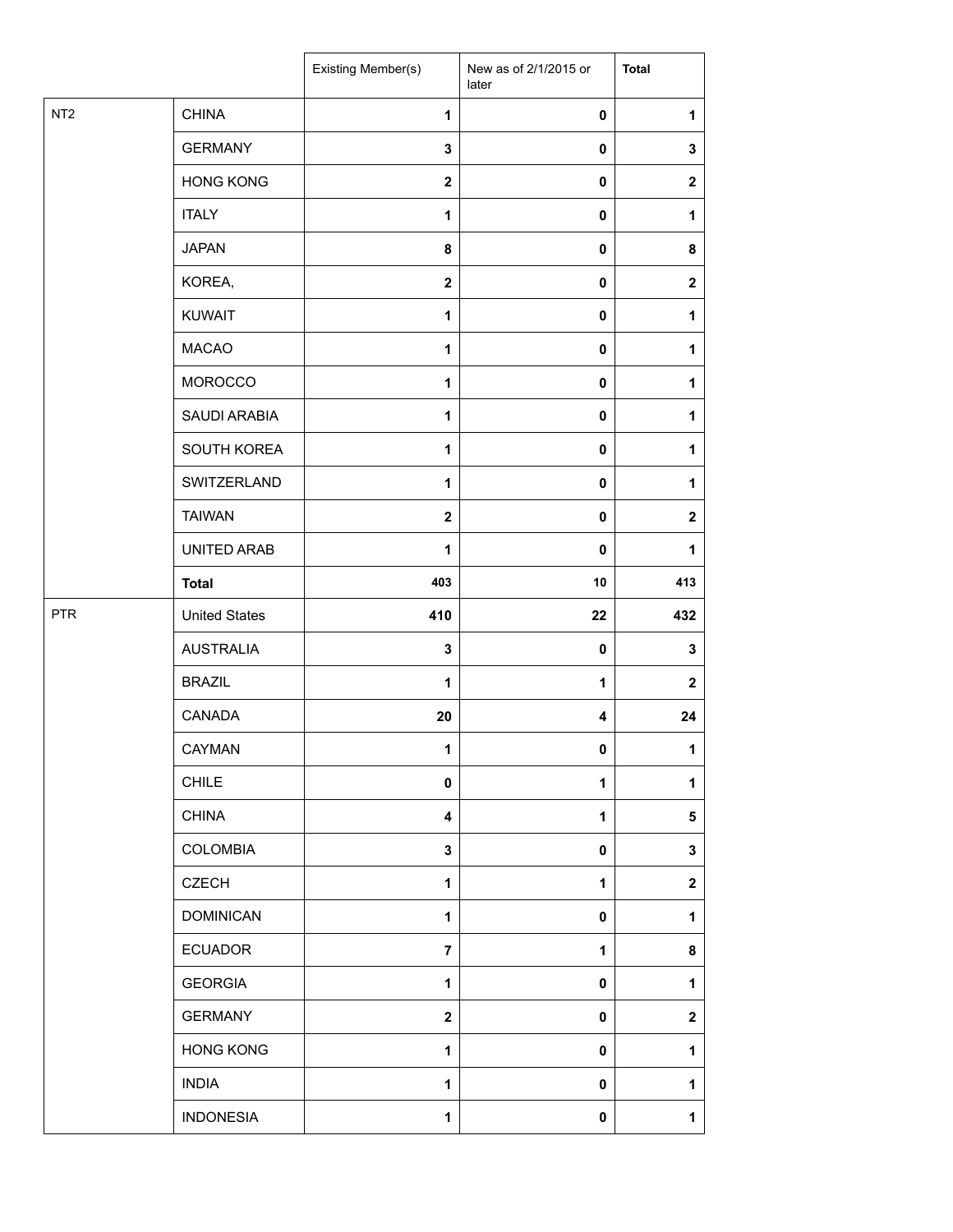|                  |                      | Existing Member(s)      | New as of 2/1/2015 or<br>later | <b>Total</b>     |
|------------------|----------------------|-------------------------|--------------------------------|------------------|
| <b>PTR</b>       | <b>ISRAEL</b>        | $\mathbf{1}$            | $\pmb{0}$                      | 1                |
|                  | <b>JAPAN</b>         | 8                       | 0                              | 8                |
|                  | <b>MEXICO</b>        | 5                       | $\pmb{0}$                      | ${\bf 5}$        |
|                  | <b>NEPAL</b>         | $\mathbf 2$             | $\mathbf 0$                    | $\mathbf{2}$     |
|                  | NEW ZEALAND          | $\mathbf{1}$            | $\mathbf 0$                    | 1                |
|                  | <b>NIGERIA</b>       | $\mathbf{1}$            | $\pmb{0}$                      | 1                |
|                  | <b>OMAN</b>          | $\mathbf{1}$            | $\pmb{0}$                      | 1                |
|                  | <b>PAKISTAN</b>      | $\mathbf{1}$            | $\pmb{0}$                      | 1                |
|                  | <b>PANAMA</b>        | 0                       | 1                              | 1                |
|                  | PERU                 | 3                       | $\pmb{0}$                      | $\mathbf 3$      |
|                  | <b>PHILIPPINES</b>   | $\mathbf{2}$            | $\mathbf 0$                    | $\mathbf{2}$     |
|                  | QATAR                | $\mathbf{1}$            | $\mathbf 0$                    | 1                |
|                  | SAUDI ARABIA         | 3                       | $\mathbf 0$                    | $\mathbf 3$      |
|                  | SOUTH AFRICA         | 1                       | 0                              | 1                |
|                  | SOUTH KOREA          | $\mathbf{1}$            | $\pmb{0}$                      | 1                |
|                  | <b>TAIWAN</b>        | $\overline{\mathbf{2}}$ | $\mathbf 0$                    | $\mathbf{2}$     |
|                  | <b>TAIWAN ROC</b>    | $\mathbf{1}$            | $\mathbf 0$                    | 1                |
|                  | <b>THAILAND</b>      | $\mathbf 2$             | $\pmb{0}$                      | $\boldsymbol{2}$ |
|                  | <b>TURKEY</b>        | 1                       | $\pmb{0}$                      | 1                |
|                  | <b>UKRAINE</b>       | 1                       | 0                              | 1                |
|                  | UNITED ARAB          | 1                       | $\mathbf 0$                    | 1                |
|                  | <b>UNITED</b>        | 8                       | $\mathbf 0$                    | 8                |
|                  | <b>United States</b> | 1                       | $\mathbf 0$                    | 1                |
|                  | VENEZUELA            | $\mathbf{1}$            | $\mathbf 1$                    | $\mathbf{2}$     |
|                  | <b>VIETNAM</b>       | $\overline{\mathbf{2}}$ | $\mathbf 0$                    | $\mathbf{2}$     |
|                  | <b>Total</b>         | 508                     | 33                             | 541              |
| PTR <sub>2</sub> | <b>United States</b> | 188                     | $\mathbf{2}$                   | 190              |
|                  | ARGENTINA            | 1                       | $\pmb{0}$                      | 1                |
|                  | ARMENIA              | $\mathbf{1}$            | $\mathbf 0$                    | 1                |
|                  | <b>BRAZIL</b>        | $\overline{\mathbf{2}}$ | $\mathbf 0$                    | $\boldsymbol{2}$ |
|                  | CANADA               | 6                       | $\mathbf{1}$                   | $\overline{7}$   |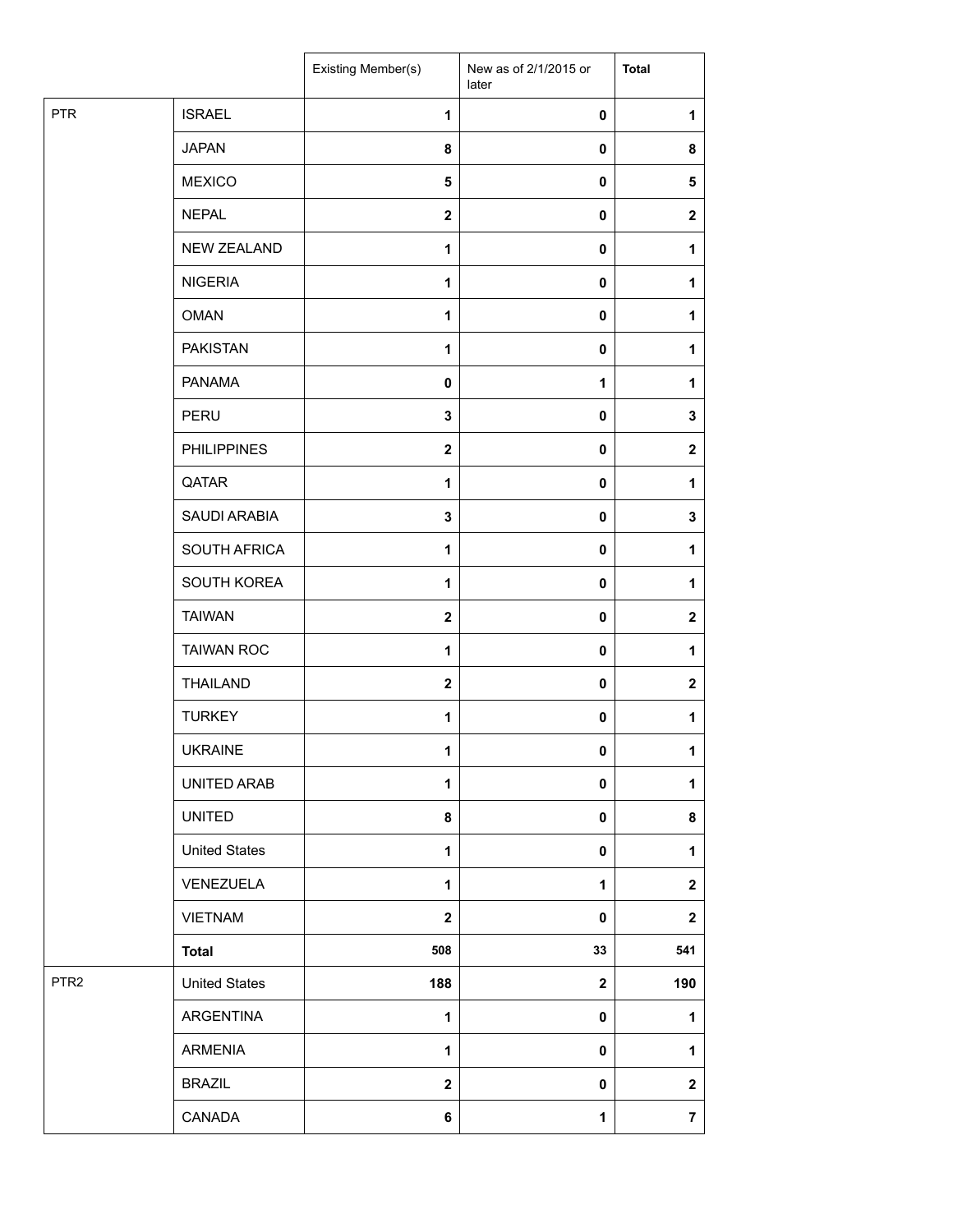|                  |                      | Existing Member(s)      | New as of 2/1/2015 or<br>later | <b>Total</b>     |
|------------------|----------------------|-------------------------|--------------------------------|------------------|
| PTR <sub>2</sub> | <b>CHILE</b>         | 1                       | 0                              | 1                |
|                  | <b>CHINA</b>         | 3                       | $\mathbf 0$                    | $\mathbf 3$      |
|                  | <b>COLOMBIA</b>      | $\mathbf{1}$            | $\mathbf 0$                    | 1                |
|                  | <b>CZECH</b>         | $\mathbf{1}$            | 0                              | 1                |
|                  | <b>GREECE</b>        | $\mathbf{1}$            | 0                              | 1                |
|                  | <b>INDONESIA</b>     | $\mathbf{1}$            | 0                              | 1                |
|                  | <b>ISRAEL</b>        | $\mathbf{1}$            | 0                              | 1                |
|                  | <b>ITALY</b>         | 0                       | 1                              | 1                |
|                  | <b>JAPAN</b>         | 8                       | 0                              | 8                |
|                  | <b>MACAO</b>         | $\mathbf{1}$            | 0                              | 1                |
|                  | <b>MEXICO</b>        | 3                       | 0                              | $\mathbf 3$      |
|                  | <b>POLAND</b>        | $\mathbf{1}$            | $\pmb{0}$                      | 1                |
|                  | QATAR                | 1                       | 0                              | 1                |
|                  | SAUDI ARABIA         | 8                       | $\mathbf 0$                    | 8                |
|                  | <b>TAIWAN</b>        | 3                       | 0                              | $\mathbf 3$      |
|                  | <b>TURKEY</b>        | 5                       | $\pmb{0}$                      | ${\bf 5}$        |
|                  | <b>VIET NAM</b>      | $\mathbf{1}$            | $\pmb{0}$                      | 1                |
|                  | <b>Total</b>         | 238                     | 4                              | 242              |
| <b>RET</b>       | <b>United States</b> | 128                     | 0                              | 128              |
|                  | ARGENTINA            | 0                       | $\mathbf 1$                    | $\mathbf{1}$     |
|                  | <b>BRAZIL</b>        | 1                       | $\pmb{0}$                      | 1                |
|                  | CANADA               | 5                       | 0                              | 5                |
|                  | <b>COLOMBIA</b>      | $\mathbf{1}$            | $\mathbf 0$                    | 1                |
|                  | <b>GERMANY</b>       | $\overline{\mathbf{2}}$ | 0                              | $\boldsymbol{2}$ |
|                  | <b>ISRAEL</b>        | 1                       | 0                              | 1                |
|                  | <b>JAPAN</b>         | 1                       | $\pmb{0}$                      | $\mathbf{1}$     |
|                  | PORTUGAL             | $\mathbf{1}$            | $\pmb{0}$                      | 1                |
|                  | <b>SRI LANKA</b>     | 1                       | $\pmb{0}$                      | 1                |
|                  | <b>UNITED</b>        | $\mathbf{1}$            | 0                              | 1                |
|                  | <b>Total</b>         | 142                     | 1                              | 143              |
| RET <sub>2</sub> | <b>United States</b> | 83                      | 0                              | 83               |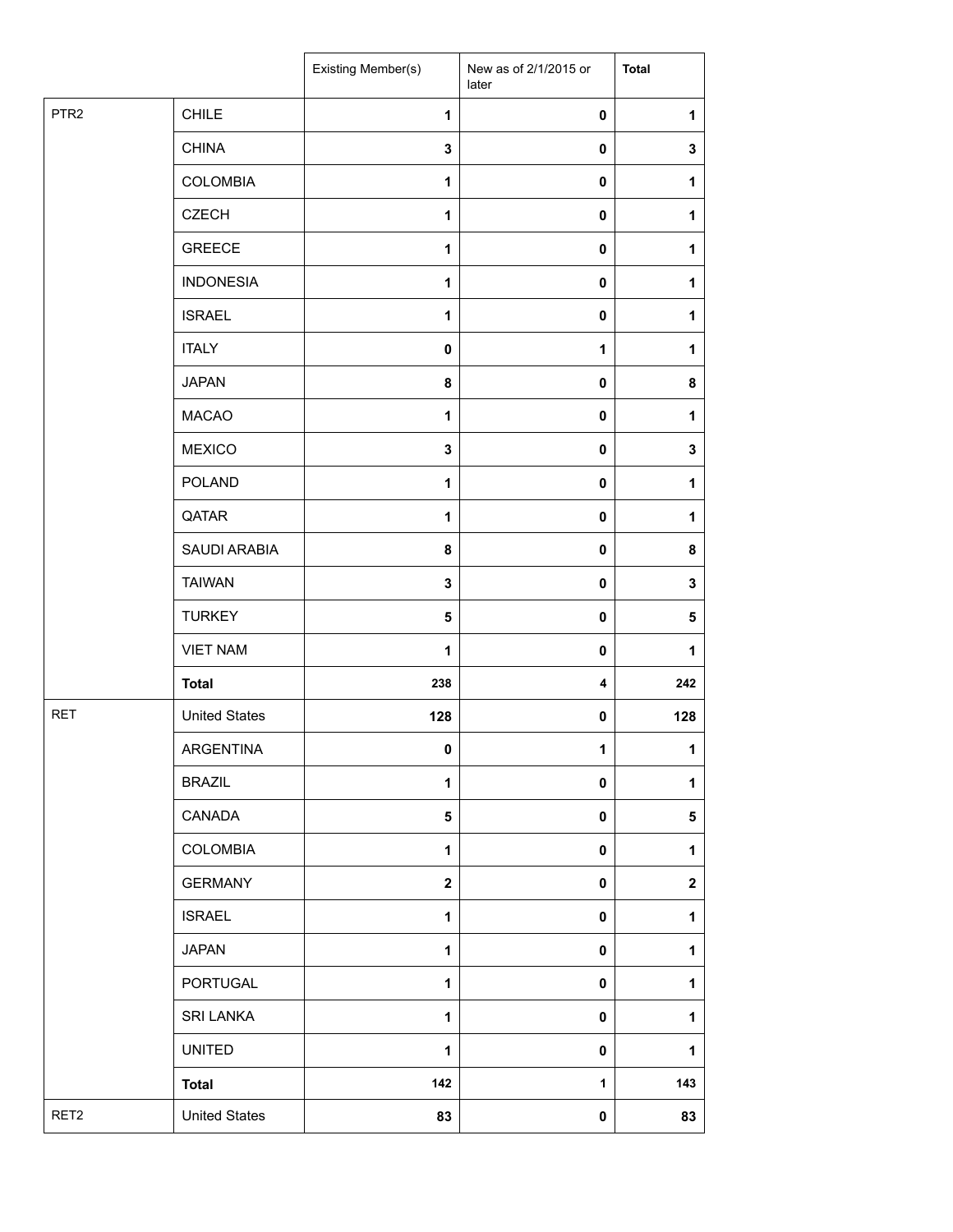|                  |                      | Existing Member(s) | New as of 2/1/2015 or<br>later | <b>Total</b> |
|------------------|----------------------|--------------------|--------------------------------|--------------|
| RET <sub>2</sub> | <b>AUSTRALIA</b>     | 1                  | 0                              | 1            |
|                  | CANADA               | $\mathbf{1}$       | 0                              | 1            |
|                  | <b>ISRAEL</b>        | $\mathbf 2$        | 0                              | $\mathbf 2$  |
|                  | <b>ITALY</b>         | 1                  | 0                              | 1            |
|                  | <b>JAPAN</b>         | 5                  | 0                              | 5            |
|                  | <b>SPAIN</b>         | $\mathbf{1}$       | 0                              | 1            |
|                  | <b>Total</b>         | 94                 | 0                              | 94           |
| STU              | <b>United States</b> | 807                | 49                             | 856          |
|                  | <b>AMERICAN</b>      | $\mathbf{1}$       | 0                              | 1            |
|                  | <b>AUSTRALIA</b>     | $\sqrt{5}$         | 0                              | 5            |
|                  | <b>BRAZIL</b>        | $\mathbf 0$        | 1                              | 1            |
|                  | <b>CAMBODIA</b>      | 1                  | $\pmb{0}$                      | 1            |
|                  | CANADA               | 63                 | 19                             | 82           |
|                  | <b>CHINA</b>         | 6                  | 0                              | 6            |
|                  | <b>COLOMBIA</b>      | 1                  | 0                              | 1            |
|                  | <b>ECUADOR</b>       | $\mathbf{1}$       | 0                              | 1            |
|                  | <b>FRANCE</b>        | $\mathbf{2}$       | 0                              | $\mathbf 2$  |
|                  | <b>GERMANY</b>       | $\mathbf{2}$       | 0                              | $\mathbf 2$  |
|                  | <b>GUAM</b>          | 1                  | 0                              | 1            |
|                  | <b>HONG KONG</b>     | 1                  | 0                              | 1            |
|                  | <b>ITALY</b>         | 1                  | 0                              | $\mathbf{1}$ |
|                  | <b>JAPAN</b>         | 17                 | 3                              | 20           |
|                  | Korea, Rebublic      | 1                  | $\mathbf 0$                    | 1            |
|                  | KOREA,               | $\mathbf{1}$       | $\mathbf 0$                    | 1            |
|                  | <b>KUWAIT</b>        | 1                  | 0                              | 1            |
|                  | <b>MEXICO</b>        | $\mathbf{1}$       | 0                              | 1            |
|                  | <b>PHILIPPINES</b>   | $\mathbf{1}$       | 0                              | 1            |
|                  | PORTUGAL             | $\mathbf{1}$       | 0                              | $\mathbf{1}$ |
|                  | SAUDI ARABIA         | $\mathbf 3$        | 0                              | 3            |
|                  | <b>SLOVENIA</b>      | $\mathbf{1}$       | $\mathbf 0$                    | 1            |
|                  | SOUTH KOREA          | 4                  | 1                              | 5            |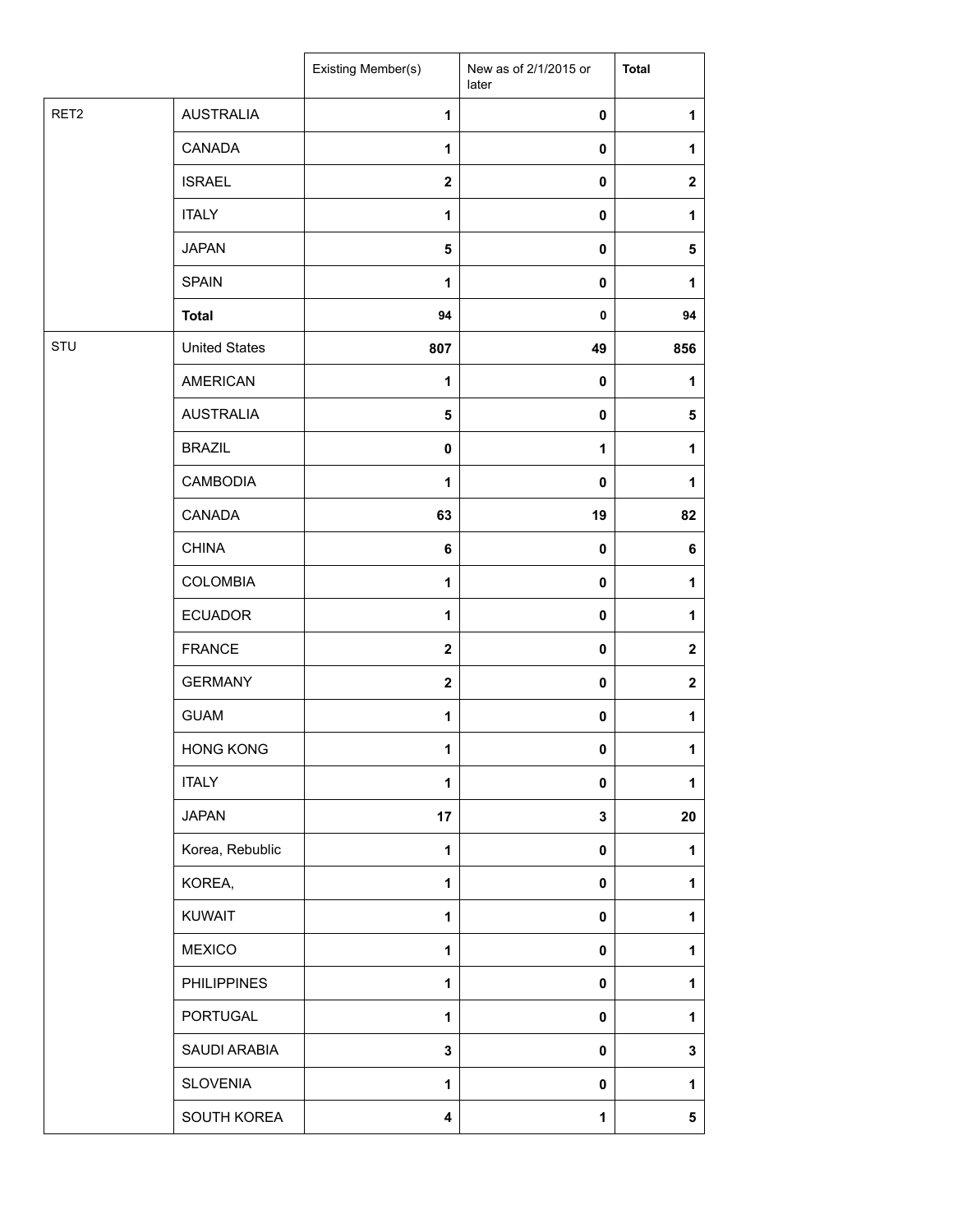|                  |                      | Existing Member(s) | New as of 2/1/2015 or<br>later | <b>Total</b>     |
|------------------|----------------------|--------------------|--------------------------------|------------------|
| STU              | <b>SPAIN</b>         | $\mathbf{1}$       | $\pmb{0}$                      | $\mathbf{1}$     |
|                  | <b>THAILAND</b>      | 22                 | $\mathbf 0$                    | 22               |
|                  | <b>TUNISIA</b>       | $\mathbf{2}$       | 0                              | $\boldsymbol{2}$ |
|                  | <b>TURKEY</b>        | $\overline{7}$     | 0                              | $\overline{7}$   |
|                  | UNITED ARAB          | $\mathbf{1}$       | 0                              | 1                |
|                  | <b>UNITED</b>        | $\mathbf 3$        | $\mathbf{1}$                   | 4                |
|                  | <b>UZBEKISTAN</b>    | $\mathbf{1}$       | 0                              | 1                |
|                  | <b>Total</b>         | 960                | 74                             | 1,034            |
| STU <sub>2</sub> | <b>United States</b> | 395                | 10                             | 405              |
|                  | <b>AUSTRALIA</b>     | 6                  | $\mathbf 0$                    | 6                |
|                  | <b>BRAZIL</b>        | 1                  | 0                              | 1                |
|                  | CANADA               | 24                 | $\mathbf 2$                    | 26               |
|                  | <b>CHILE</b>         | 1                  | 0                              | 1                |
|                  | <b>INDONESIA</b>     | $\mathbf{1}$       | 0                              | 1                |
|                  | <b>ISRAEL</b>        | $\mathbf{2}$       | 0                              | $\boldsymbol{2}$ |
|                  | <b>JAPAN</b>         | $\overline{7}$     | 0                              | $\overline{7}$   |
|                  | KOREA,               | $\mathbf{2}$       | $\pmb{0}$                      | $\mathbf 2$      |
|                  | LEBANON              | 1                  | 0                              | 1                |
|                  | <b>MEXICO</b>        | $\mathbf 2$        | 0                              | $\boldsymbol{2}$ |
|                  | <b>NEW ZEALAND</b>   | 1                  | $\mathbf 0$                    | $\mathbf{1}$     |
|                  | Puerto Rico          | $\mathbf{1}$       | $\pmb{0}$                      | $\mathbf 1$      |
|                  | SAUDI ARABIA         | $\mathbf{1}$       | $\pmb{0}$                      | $\mathbf{1}$     |
|                  | <b>UNITED</b>        | 5                  | $\pmb{0}$                      | $\sqrt{5}$       |
|                  | <b>Total</b>         | 450                | $12$                           | 462              |
| <b>Total</b>     |                      | 11,788             | 595                            | 12,383           |

This report is based on members paid through 2/28/2015 or later.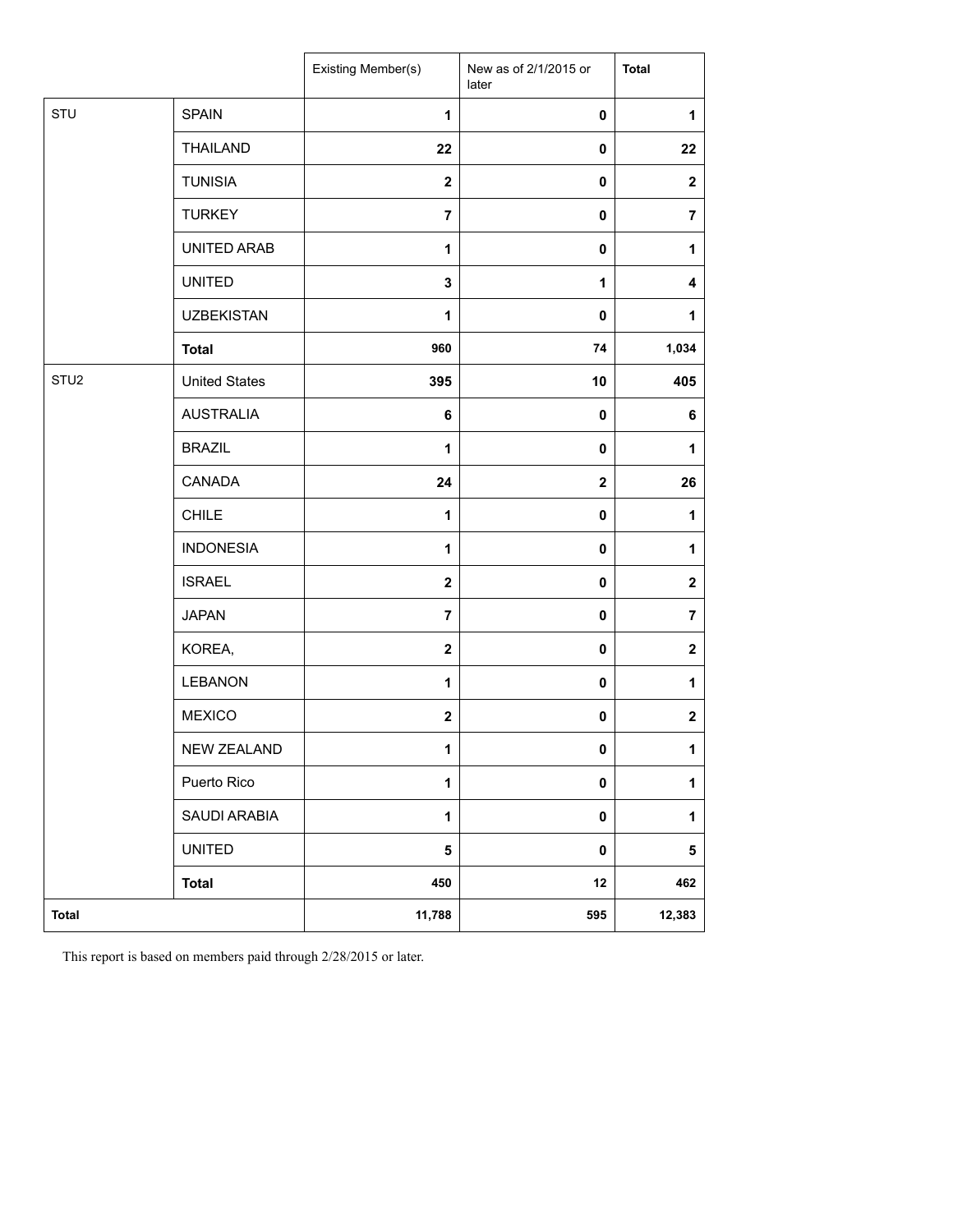| <b>Country/State/Province</b> | <b>Total</b>                                     |      |
|-------------------------------|--------------------------------------------------|------|
| <b>AFGHANISTAN</b>            | $\overline{\mathbf{4}}$                          | 0.0% |
| <b>ALBANIA</b>                | 10                                               | 0.1% |
| <b>ALGERIA</b>                | $\overline{\mathbf{4}}$                          | 0.0% |
| <b>AMERICAN SAMOA</b>         | 1                                                | 0.0% |
| <b>ANGOLA</b>                 | $\overline{2}$                                   | 0.0% |
| <b>ARGENTINA</b>              | 27                                               | 0.2% |
| <b>ARMENIA</b>                | $\overline{\mathbf{4}}$                          | 0.0% |
| <b>AUSTRALIA</b>              | 65                                               | 0.5% |
| <b>AUSTRIA</b>                | $\mathbf{2}$                                     | 0.0% |
| <b>AZERBALJAN</b>             | 7                                                | 0.1% |
| <b>BAHRAIN</b>                | 5                                                | 0.0% |
| <b>BANGLADESH</b>             | 9                                                | 0.1% |
| <b>BARBADOS</b>               | $\blacksquare$                                   | 0.0% |
| <b>BELARUS</b>                | $\overline{2}$                                   | 0.0% |
| <b>BELGIUM</b>                | $\mathbf{2}$                                     | 0.0% |
| <b>BENIN</b>                  | 1                                                | 0.0% |
| <b>BERMUDA</b>                | $\overline{2}$                                   | 0.0% |
| <b>BOLIVIA</b>                | 11                                               | 0.1% |
| <b>BOSNIA AND HERZEGOVINA</b> | 1                                                | 0.0% |
| <b>BRAZIL</b>                 | 111                                              | 0.9% |
| <b>BULGARIA</b>               | $\mathbf{2}$                                     | 0.0% |
| <b>BURKINA FASO</b>           | 3                                                | 0.0% |
| <b>BURUNDI</b>                | 1                                                | 0.0% |
| <b>CAMBODIA</b>               | $\overline{2}$                                   | 0.0% |
| <b>CAMEROON</b>               | $\boldsymbol{\Lambda}$                           | 0.0% |
| <b>CANADA</b>                 |                                                  |      |
| CANADA                        | $\ldots$ $8$                                     |      |
| <i>CANADA</i>                 | 66<br>Alberta                                    |      |
| <i>CANADA</i>                 | 153<br><b>British Columbia</b>                   |      |
| <i>CANADA</i>                 | California<br>$\cdots$ <sup>1</sup>              |      |
| <i>CANADA</i>                 | $\frac{19}{100}$<br>Manitoba                     |      |
| <i>CANADA</i>                 | $\frac{20}{100}$<br>New Brunswick                |      |
| <i>CANADA</i>                 | $\cdot \cdot \cdot$ <sup>3</sup><br>Newfoundland |      |
| <b>CANADA</b>                 | Nova Scotia<br>17                                |      |
|                               | Ohio                                             |      |
| <b>CANADA</b>                 | $\ldots$ $\frac{l}{l}$                           |      |
| <i>CANADA</i>                 | Ontario<br>311                                   |      |
| <i>CANADA</i>                 | 34<br>Quebec                                     |      |
| CANADA                        | Saskatchewan<br>36                               |      |
| <b>CANADA</b><br>.            | Yukon Territory<br>$I$                           |      |
| <b>CANADA</b>                 | 670                                              | 5.4% |
| <b>CAYMAN ISLANDS</b>         | $\overline{2}$                                   | 0.0% |
| <b>CHILE</b>                  | 16                                               | 0.1% |
| <b>CHINA</b>                  | 234                                              | 1.9% |
| <b>COLOMBIA</b>               | 37                                               | 0.3% |
| <b>COSTA RICA</b>             | 19                                               | 0.2% |
| <b>CROATIA</b>                | $\overline{2}$                                   | 0.0% |
| <b>CUBA</b>                   | $\overline{\mathbf{4}}$                          | 0.0% |
| <b>CYPRUS</b>                 | $\overline{\mathbf{3}}$                          | 0.0% |
| <b>CZECH REPUBLIC</b>         | 6                                                | 0.0% |
| <b>DENMARK</b>                | $\overline{2}$                                   | 0.0% |
| <b>DOMINICAN REPUBLIC</b>     | 13                                               | 0.1% |
| <b>ECUADOR</b>                | 69                                               | 0.6% |
| <b>EGYPT</b>                  | 320                                              | 2.6% |
| <b>EL SALVADOR</b>            | 13                                               | 0.1% |
| <b>FINLAND</b>                | $\overline{2}$                                   | 0.0% |
| <b>FRANCE</b>                 | $\overline{7}$                                   | 0.1% |
| <b>GABON</b>                  | 1                                                | 0.0% |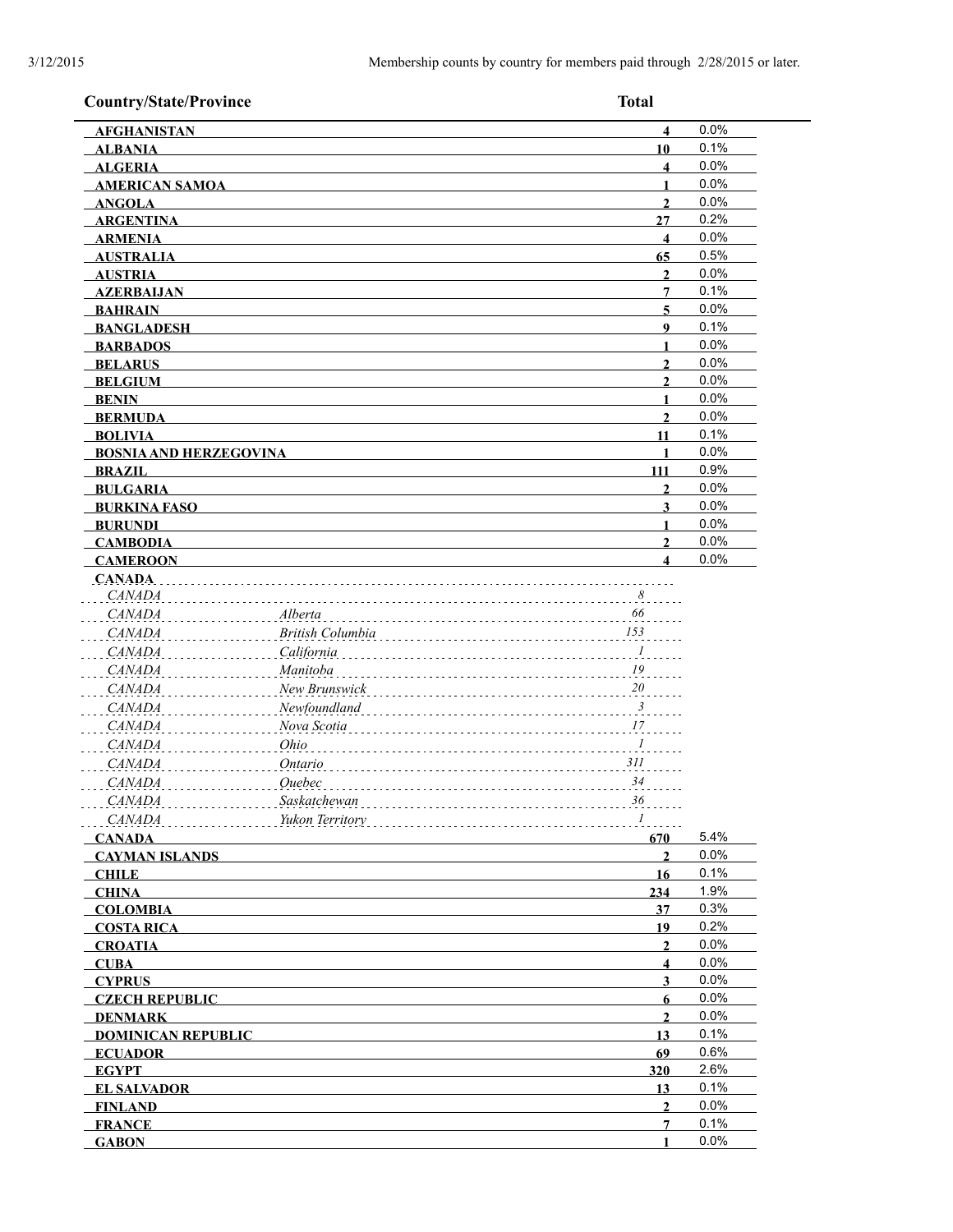| <b>GEORGIA</b>                 | 9                       | 0.1% |
|--------------------------------|-------------------------|------|
| <b>GERMANY</b>                 | 25                      | 0.2% |
| <b>GREECE</b>                  | 8                       | 0.1% |
| <b>GRENADA</b>                 | $\overline{\mathbf{3}}$ | 0.0% |
| <b>GUAM</b>                    | $\overline{2}$          | 0.0% |
| <b>GUATEMALA</b>               | 17                      | 0.1% |
| HAITI                          | 21                      | 0.2% |
| <b>HONDURAS</b>                | 6                       | 0.0% |
| <b>HONG KONG</b>               | 21                      | 0.2% |
| <b>HONG KONG SAR CHINA</b>     | 15                      | 0.1% |
| <b>HUNGARY</b>                 | $\mathbf{2}$            | 0.0% |
| <b>ICELAND</b>                 | $\mathbf{1}$            | 0.0% |
| <b>INDIA</b>                   | 66                      | 0.5% |
| <b>INDONESIA</b>               | 11                      | 0.1% |
| <b>IRAN</b>                    | $\overline{5}$          | 0.0% |
| <b>IRAO</b>                    | 11                      | 0.1% |
| <b>IRELAND</b>                 | $\mathbf{2}$            | 0.0% |
| <b>ISRAEL</b>                  | 17                      | 0.1% |
| ITALY                          | 15                      | 0.1% |
| JAMAICA                        | 3                       | 0.0% |
| JAPAN                          | 421                     | 3.4% |
| <b>JORDAN</b>                  | $\overline{\mathbf{4}}$ | 0.0% |
| <b>KAZAKHSTAN</b>              | 6                       | 0.0% |
| <b>KENYA</b>                   | $\mathbf{1}$            | 0.0% |
| <b>Korea, Dem People's Rep</b> | $\mathbf{1}$            | 0.0% |
| <b>Korea, Rebublic Of</b>      | 12                      | 0.1% |
| <b>KOREA, REPUBLIC OF</b>      | 16                      | 0.1% |
| <b>KOSOVO (UNMIK)</b>          | $\mathbf{3}$            | 0.0% |
| <b>KUWAIT</b>                  | 13                      | 0.1% |
| <b>KYRGYZSTAN</b>              | $\mathbf{3}$            | 0.0% |
| <b>LATVIA</b>                  | $\mathbf{1}$            | 0.0% |
| <b>LEBANON</b>                 | 11                      | 0.1% |
| <b>LIBERIA</b>                 | $\mathbf{1}$            | 0.0% |
| <b>LITHUANIA</b>               | $\mathbf{1}$            | 0.0% |
| <b>MACAO</b>                   | 8                       | 0.1% |
| <b>MADAGASCAR</b>              | $\overline{\mathbf{4}}$ | 0.0% |
| <b>MALAYSIA</b>                | 22                      | 0.2% |
| <b>MALDIVES</b>                | $\mathbf{1}$            | 0.0% |
| <b>MALI</b>                    | $\overline{\mathbf{3}}$ | 0.0% |
| <b>MARSHALL ISLANDS</b>        | $\overline{2}$          | 0.0% |
| <b>MARTINIOUE</b>              | 1                       | 0.0% |
| <b>MAURITANIA</b>              | 9                       | 0.1% |
| <b>MAURITIUS</b>               | 1                       | 0.0% |
| <b>MEXICO</b>                  | 117                     | 0.9% |
| <b>MOLDOVA, REPUBLIC OF</b>    | 6                       | 0.0% |
| <b>MONGOLIA</b>                | 30                      | 0.2% |
| <b>MOROCCO</b>                 | 35                      | 0.3% |
| <b>MOZAMBIOUE</b>              | $\mathbf{1}$            | 0.0% |
| <b>MYANMAR</b>                 | $\overline{2}$          | 0.0% |
| <b>NEPAL</b>                   | 13                      | 0.1% |
| <b>NETHERLANDS</b>             | 1                       | 0.0% |
| NEW CALEDONIA                  | 1                       | 0.0% |
| <b>NEW ZEALAND</b>             | 15                      | 0.1% |
| <b>NICARAGUA</b>               | $\overline{\mathbf{4}}$ | 0.0% |
| NIGER                          | $\mathbf{2}$            | 0.0% |
| <b>NIGERIA</b>                 | 16                      | 0.1% |
| <b>NORWAY</b>                  | 3                       | 0.0% |
| <b>OMAN</b>                    | 10                      | 0.1% |
| <b>PAKISTAN</b>                | 12                      | 0.1% |
| PALESTINIAN TERRITORY          | $\overline{2}$          | 0.0% |
| <b>PANAMA</b>                  | 15                      | 0.1% |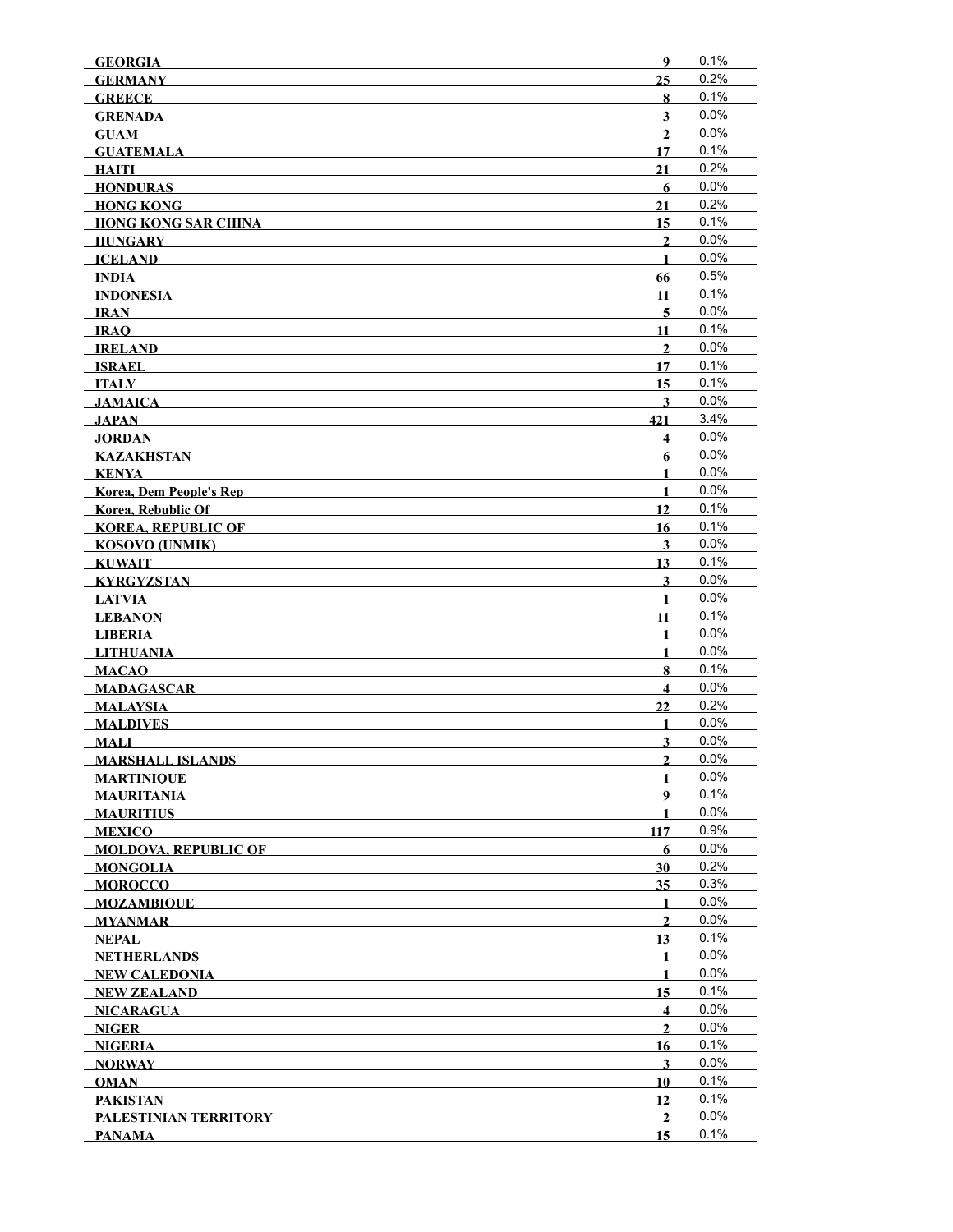| <b>PARAGUAY</b>                       |                                                       | $\overline{2}$          | 0.0%         |
|---------------------------------------|-------------------------------------------------------|-------------------------|--------------|
| <b>PEOPLES REP OF CHINA</b>           |                                                       | $\overline{7}$          | 0.1%         |
| <b>PERU</b>                           |                                                       | 84                      | 0.7%         |
| <b>PHILIPPINES</b>                    |                                                       | 23                      | 0.2%         |
| <b>POLAND</b>                         |                                                       | 11                      | 0.1%         |
| <b>PORTUGAL</b>                       |                                                       | $\overline{2}$          | 0.0%         |
| <b>Puerto Rico</b>                    |                                                       | $\overline{2}$          | 0.0%         |
| <b>OATAR</b>                          |                                                       | 30                      | 0.2%         |
| <b>ROMANIA</b>                        |                                                       | $\overline{\mathbf{4}}$ | 0.0%         |
| <b>RUSSIA</b>                         |                                                       | 18                      | 0.1%         |
| <b>RUSSIAN FEDERATION</b>             |                                                       | 9                       | 0.1%         |
| <b>RWANDA</b>                         |                                                       | $\mathbf{3}$            | 0.0%<br>0.5% |
| <b>SAUDI ARABIA</b>                   |                                                       | 58<br>$\mathbf{3}$      | 0.0%         |
| <b>SENEGAL</b><br><b>SIERRA LEONE</b> |                                                       | $\mathbf{1}$            | 0.0%         |
| <b>SINGAPORE</b>                      |                                                       | 7                       | 0.1%         |
| SLOVAKIA                              |                                                       | $\mathbf{3}$            | 0.0%         |
| <b>SLOVENIA</b>                       |                                                       | $\mathbf{1}$            | 0.0%         |
| <b>SOUTH AFRICA</b>                   |                                                       | $\overline{7}$          | 0.1%         |
| <b>SOUTH KOREA</b>                    |                                                       | 28                      | 0.2%         |
| <b>SPAIN</b>                          |                                                       | 9                       | 0.1%         |
| <b>SRI LANKA</b>                      |                                                       | $\mathbf{2}$            | 0.0%         |
| SUDAN                                 |                                                       | $\overline{2}$          | 0.0%         |
| <b>SURINAME</b>                       |                                                       | $\mathbf{1}$            | 0.0%         |
| <b>SWAZILAND</b>                      |                                                       | $\mathbf{1}$            | 0.0%         |
| <b>SWEDEN</b>                         |                                                       | $\overline{7}$          | 0.1%         |
| <b>SWITZERLAND</b>                    |                                                       | $\overline{5}$          | 0.0%         |
| <b>SYRIAN ARAB REPUBLIC</b>           |                                                       | $\mathbf{1}$            | 0.0%         |
| TAIWAN                                |                                                       | 21                      | 0.2%         |
| <b>TAIWAN ROC</b>                     |                                                       | 15                      | 0.1%         |
| TAJIKISTAN                            |                                                       | $\overline{\mathbf{4}}$ | 0.0%         |
| <b>TANZANIA, UNITED REPUBLIC</b>      |                                                       | $\mathbf{2}$            | 0.0%         |
| <b>THAILAND</b>                       |                                                       | 64                      | 0.5%         |
| <b>TRINIDAD AND TOBAGO</b>            |                                                       | $\overline{2}$          | 0.0%<br>0.2% |
| <b>TUNISIA</b><br><b>TURKEY</b>       |                                                       | 21<br>61                | 0.5%         |
| <b>UGANDA</b>                         |                                                       | $\overline{2}$          | 0.0%         |
| <b>UKRAINE</b>                        |                                                       | $\overline{\mathbf{4}}$ | 0.0%         |
| <b>UNITED ARAB EMIRATES</b>           |                                                       | 49                      | 0.4%         |
| <b>UNITED KINGDOM</b>                 |                                                       | 51                      | 0.4%         |
| <b>United States</b>                  |                                                       | 1                       | 0.0%         |
| <b>URUGUAY</b>                        |                                                       | $\overline{7}$          | 0.1%         |
| US MINOR OUTLYING ISLANDS             |                                                       | 1                       | 0.0%         |
| USA.                                  |                                                       |                         |              |
| <b>USA</b>                            | 50                                                    |                         |              |
| <b>USA</b>                            | $78\,$<br>Alabama                                     |                         |              |
| <b>USA</b>                            | 16<br>Alaska                                          |                         |              |
| <b>USA</b>                            | $\boldsymbol{g}$<br>American Embassy                  |                         |              |
| <b>USA</b>                            | 197<br>Arizona                                        |                         |              |
| <b>USA</b>                            | 82<br>Arkansas                                        |                         |              |
| <b>USA</b>                            | $\overline{9}$<br>Armed Forces                        |                         |              |
| <b>USA</b>                            | $\ensuremath{\mathnormal{4}}$<br>Armed Frces Americas |                         |              |
| <b>USA</b>                            | 856<br>California                                     |                         |              |
| <b>USA</b>                            | 168<br>Colorado                                       |                         |              |
| <b>USA</b>                            | 120<br>Connecticut                                    |                         |              |
| <b>USA</b>                            | 51<br>Delaware                                        |                         |              |
| <b>USA</b>                            | 143<br>District of Columbia                           |                         |              |
| <b>USA</b>                            | 324<br>Florida                                        |                         |              |
| <b>USA</b>                            | 175<br>Georgia                                        |                         |              |
| <b>USA</b>                            | $\frac{2}{\cdot}$<br>Guam                             |                         |              |
| <b>USA</b>                            | $70\,$<br>Hawaii                                      |                         |              |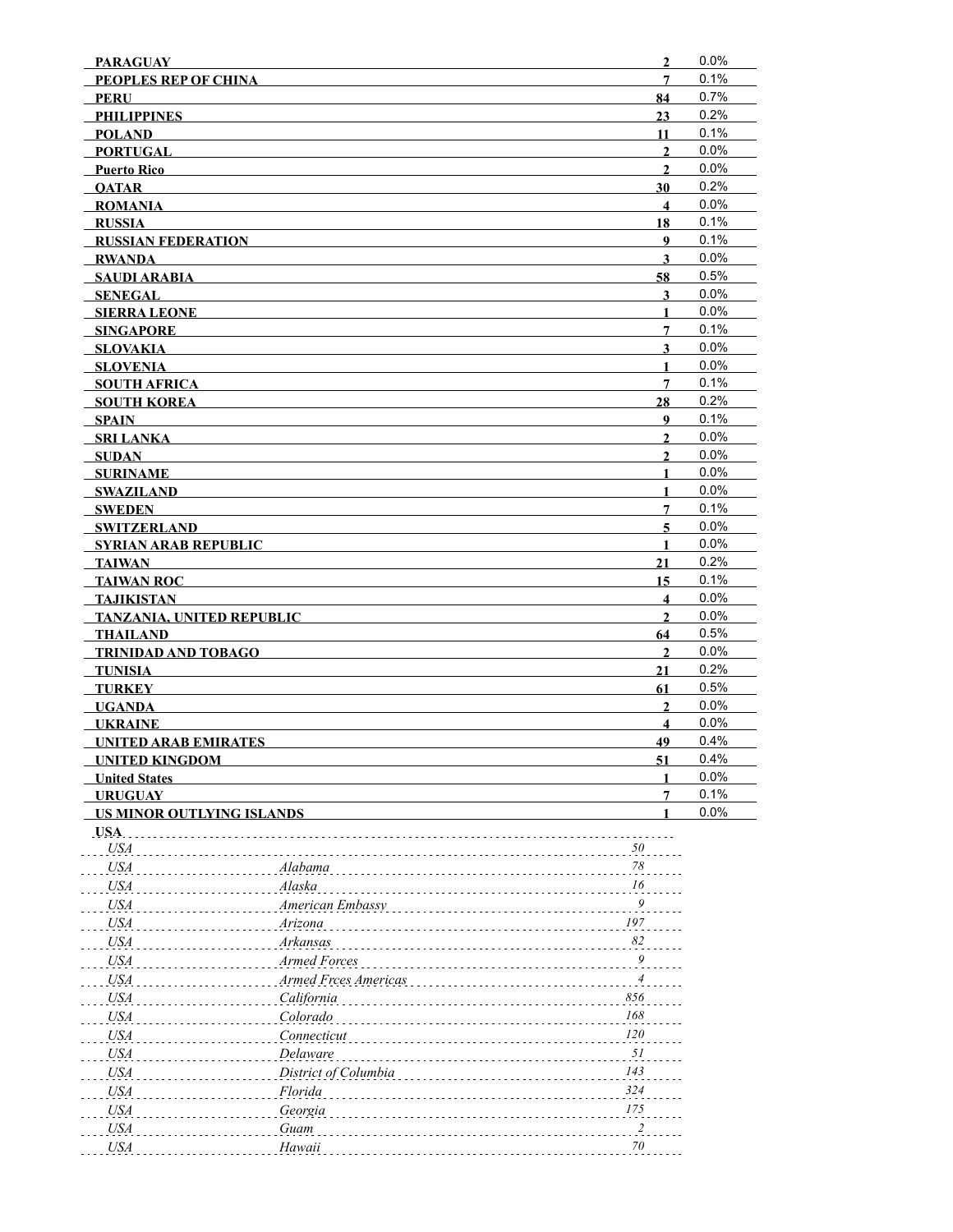| <b>USA</b>                     | Idaho               | $36\,$               |              |
|--------------------------------|---------------------|----------------------|--------------|
| <b>USA</b>                     | Illinois            | 372                  |              |
| <b>USA</b>                     | Indiana             | 155                  |              |
| <b>USA</b>                     | Iowa                | 95                   |              |
| <b>USA</b>                     | Kansas              | 148                  |              |
| <b>USA</b>                     | Kentucky            | 77                   |              |
| <b>USA</b>                     | Lousiana            | 40                   |              |
| <b>USA</b>                     | Maine               | 41                   |              |
| <b>USA</b>                     | Maryland            | 271                  |              |
| <b>USA</b>                     | Massachusetts       | 334<br>284           |              |
| <b>USA</b>                     | Michigan            | $\boldsymbol{l}$     |              |
| <b>USA</b>                     | Micronesia          | 146                  |              |
| <b>USA</b>                     | Minnesota           | 58                   |              |
| <b>USA</b>                     | Mississippi         | ${\it 180}$          |              |
| <b>USA</b>                     | Missouri            | 25                   |              |
| <b>USA</b>                     | Montana             | 40                   |              |
| <b>USA</b><br><b>USA</b>       | Nebraska<br>Nevada  | 50                   |              |
| <b>USA</b>                     | New Hampshire       | 75                   |              |
| <b>USA</b>                     | New Jersey          | 255                  |              |
| <b>USA</b>                     | New Mexico          | 54                   |              |
| <b>USA</b>                     | New York            | 735                  |              |
| <b>USA</b>                     | North Carolina      | 169                  |              |
| <b>USA</b>                     | North Dakota        | 15                   |              |
| <b>USA</b>                     | Ohio                | 290                  |              |
| <b>USA</b>                     | Oklahoma            | 59                   |              |
| <b>USA</b>                     | Ontario             | 3                    |              |
| <b>USA</b>                     | Oregon              | 395                  |              |
| <b>USA</b>                     | Pennsylvania        | 339                  |              |
| <b>USA</b>                     | Puerto Rico         | 18                   |              |
| <b>USA</b>                     | Ouebec              | $\boldsymbol{l}$     |              |
| <b>USA</b>                     | Rhode Island        | 41                   |              |
| <b>USA</b>                     | South Carolina      | 47                   |              |
| <b>USA</b>                     | South Dakota        | 7                    |              |
| <b>USA</b>                     | Tennessee           | 103                  |              |
| <b>USA</b>                     | Texas               | 424                  |              |
| <b>USA</b>                     | Utah                | 95                   |              |
| USA <sub>.</sub>               | Vermont             | 76                   |              |
| <b>USA</b>                     | Virgin Islands      | $\mathbf{3}$         |              |
| <b>USA</b>                     | Virginia            | 367                  |              |
| <b>USA</b>                     | Washington          | 427                  |              |
| <b>USA</b>                     | West Virginia       | 30                   |              |
| <b>USA</b>                     | Wisconsin           | 153                  |              |
| <b>USA</b>                     | Wyoming             | 15                   |              |
| <b>USA</b>                     | Yukon Territory     | $\mathcal{I}$        |              |
| <b>USA</b>                     |                     | 8,904                | 71.9%        |
| <b>UZBEKISTAN</b>              |                     | $\overline{5}$       | 0.0%         |
| <b>VANUATU</b>                 |                     | $\mathbf{1}$         | 0.0%         |
| <b>VENEZUELA</b>               |                     | 19                   | 0.2%         |
| <b>VIET NAM</b>                |                     | $6\phantom{1}$       | 0.0%         |
| <b>VIETNAM</b><br><b>YEMEN</b> |                     | 15<br>$\overline{5}$ | 0.1%<br>0.0% |
| <b>ZIMBABWE</b>                |                     | 1                    | 0.0%         |
|                                | <b>Grand Total:</b> | 12,385               |              |
|                                |                     |                      |              |

**155** distinct countries represented.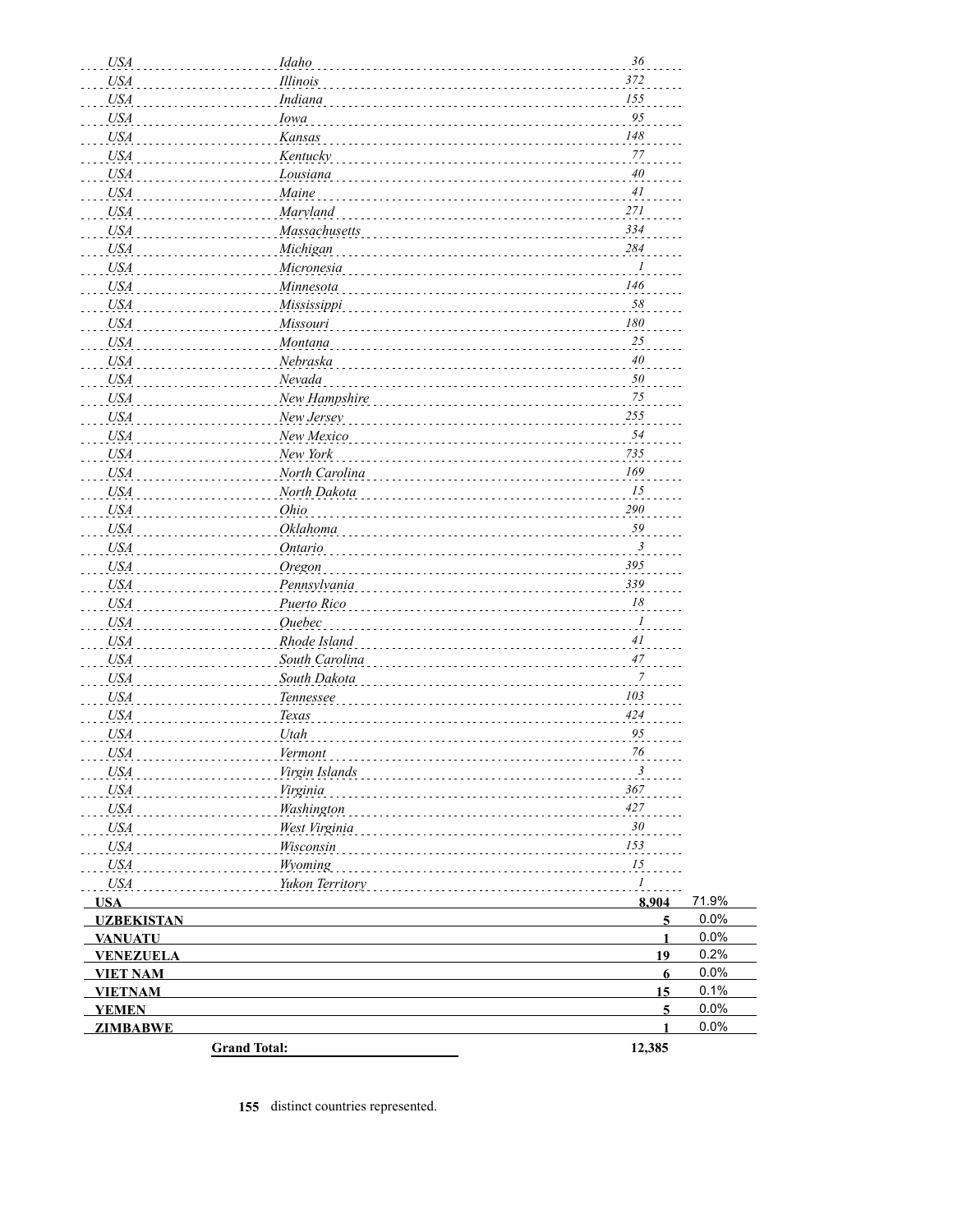02-geographic.rpt 2/28/2015

3/12/2015 Membership counts by country for members paid through 02/28/2015 or later.

**USA** 



8987

**Top 5 States per Country**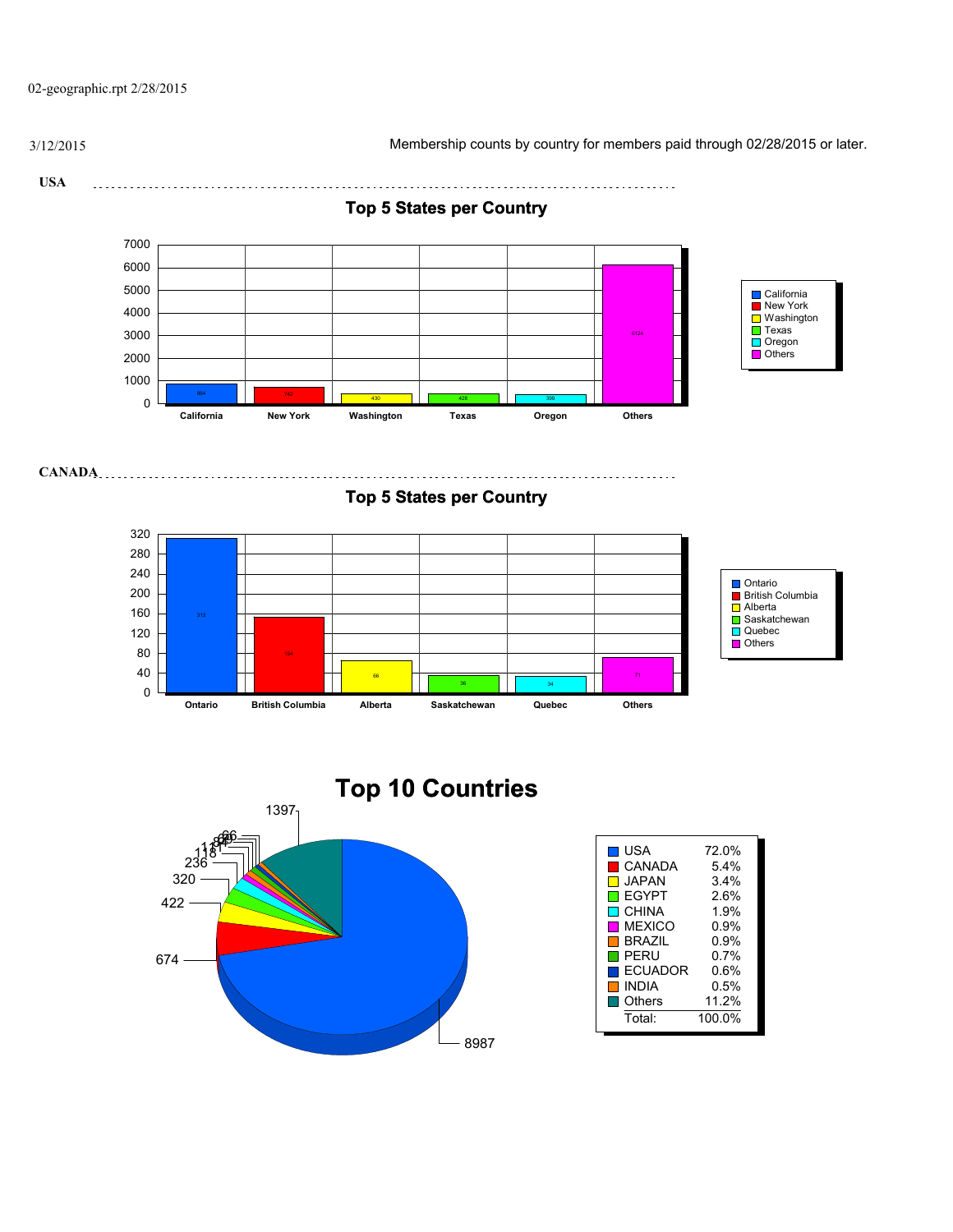### 3/12/2015 **Basic statistics on Primary vs. other memberships in interest sections. For members paid through 2/28/2015 or later.**

|                                      |                           |        |        | Primary versus other |
|--------------------------------------|---------------------------|--------|--------|----------------------|
| No Primary Interest Section          | 7.8%                      | 2,685  | 2,671  | 14                   |
| <b>Adult Education</b>               | 6.1%                      | 2.097  | 844    | 1,253                |
| <b>Applied Linguistics</b>           | 5.8%                      | 1.984  | 556    | 1,428                |
| <b>Bilingual Education</b>           | 3.1%                      | 1,068  | 221    | 847                  |
| Computer-Assisted Language Learning  | 5.2%                      | 1,794  | 381    | 1,413                |
| <b>Elementary Education</b>          | 3.2%                      | 1,115  | 487    | 628                  |
| English as a Foreign Language        | 7.1%                      | 2.444  | 969    | 1,475                |
| <b>English for Specific Purposes</b> | 4.3%                      | 1.486  | 255    | 1,231                |
| <b>Higher Education</b>              | 6.2%                      | 2,125  | 720    | 1,405                |
| Intercultural Communication          | 4.7%                      | 1.631  | 205    | 1,426                |
| Intensive English Programs           | 6.2%                      | 2,140  | 829    | 1,311                |
| International Teaching Assistants    | 2.0%                      | 676    | 99     | 577                  |
| <b>Materials Writers</b>             | 3.4%                      | 1,161  | 184    | 977                  |
| Nonnative English Speakers in TESOL  | 2.8%                      | 962    | 180    | 782                  |
| Program Administration               | 3.4%                      | 1,155  | 236    | 919                  |
| Refugee Concerns                     | 2.0%                      | 701    | 91     | 610                  |
| Second Language Writing              | 6.1%                      | 2,113  | 405    | 1,708                |
| Speech, Pronunciation, and Listening | 5.3%                      | 1,825  | 253    | 1,572                |
| Social Responsibility                | 2.0%                      | 697    | 87     | 610                  |
| Secondary Schools                    | 2.8%                      | 953    | 327    | 626                  |
| Teacher Education                    | 7.1%                      | 2,438  | 672    | 1,766                |
| Video & Digital Media                | 3.4%                      | 1,174  | 88     | 1,086                |
| 10,783 distinct members              | Total # of IS memberships | 34.424 | 10,760 | 23,664               |

The total count is the number of IS memberships total and may either be LESS or MORE than the actual number of individual members of TESOL. Due to open access to Interest Sections, these numbers may fluctuate considerably each month. For instance, one member may have selected four interest sections, while some members may belong to none.



### **Interest Sections**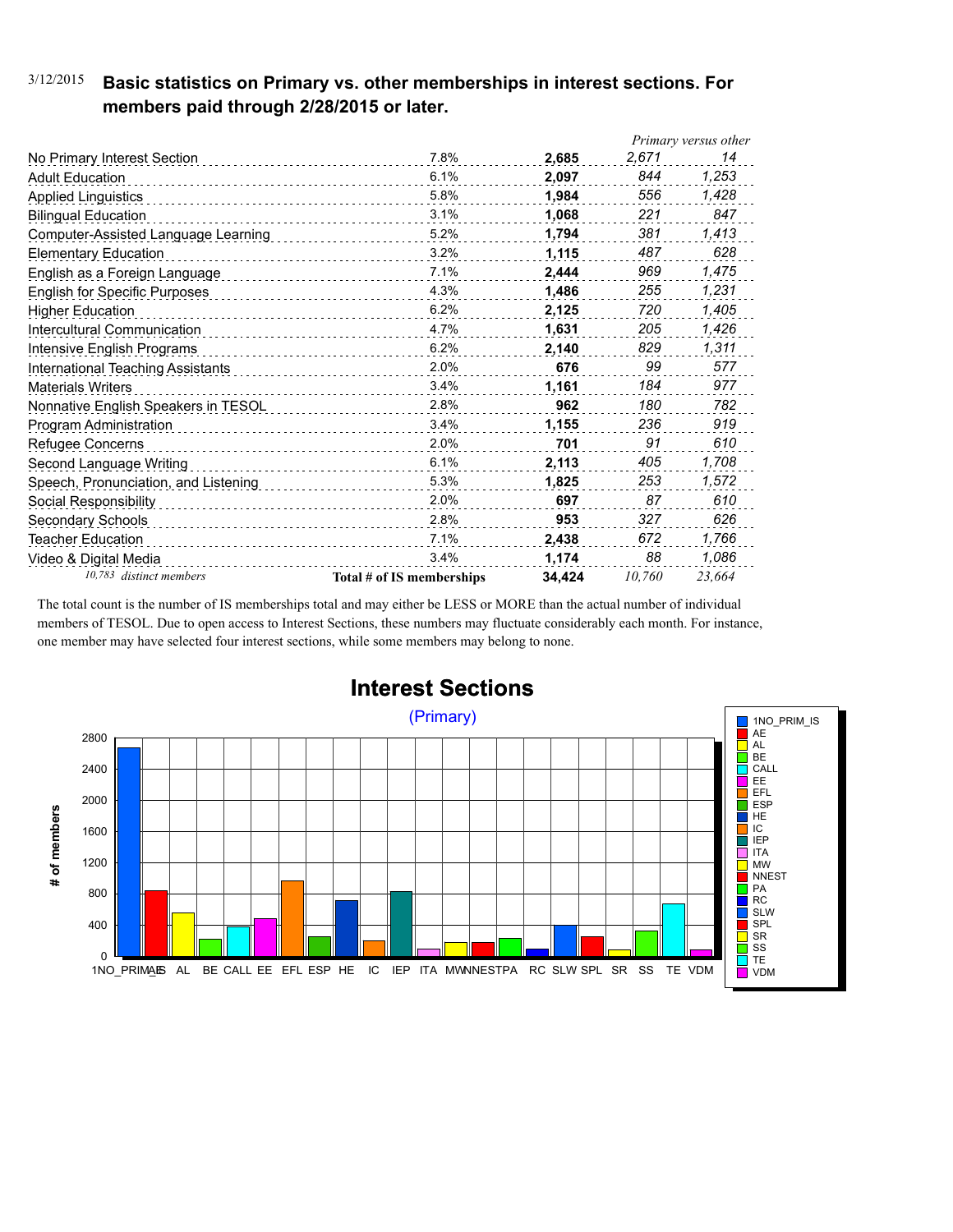#### **Basic Statistics on Area of Work (Members paid through >= 2/28/2015)**

|                             |           | 2,260  | 18.6% |  |
|-----------------------------|-----------|--------|-------|--|
| <b>Adult Education</b>      | AE        | 2.349  | 19.4% |  |
| Community/2yr College       | $\bf CC$  | 686    | 5.7%  |  |
| <b>Elementary Education</b> | EE        | 845    | 7.0%  |  |
| Postsecondary Education     | <b>HE</b> | 3.524  | 29.1% |  |
| Mainstream                  | <b>MN</b> | 137    | 1.1%  |  |
| Other                       | OТ        | 1.245  | 10.3% |  |
| Secondary Education         | SЕ        | 1.078  | 8.9%  |  |
|                             |           | 12.124 |       |  |

Only members who selected an area of work are included on this report. Other members may not have responded to this question and are excluded from the count.



### **Areas of Work**



*(Blanks indicate no response)*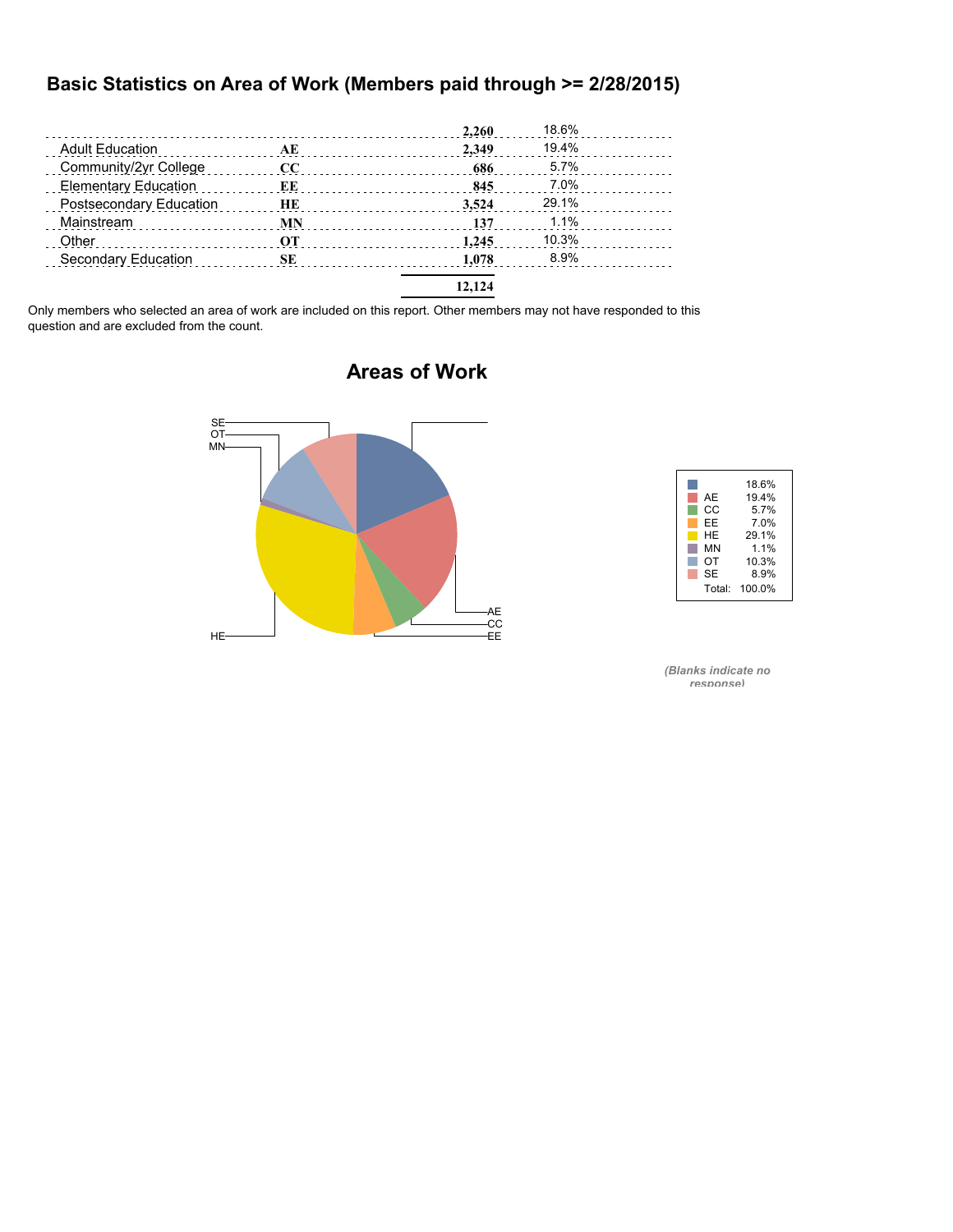# **Statistics on Areas of Interest (Members paid through >= 2/28/2015)**

| <u>CODE</u>     | <b>DESCRIPTION</b>                             | TOTAL* | % of TOTAL* |
|-----------------|------------------------------------------------|--------|-------------|
| ТE              | Teacher education                              | 1,806  | 5%          |
| CURRICULUM      | Materials development/Curriculum               | 1,782  | 4%          |
| EFL             | English as a foreign language                  | 1,698  | 4%          |
| <b>SLA</b>      | Second language acquisition                    | 1,653  | 4%          |
| AL              | Applied linguistics                            | 1,589  | 4%          |
| <b>WRITING</b>  | Writing/composition                            | 1,539  | 4%          |
| ΗE              | Higher education                               | 1,528  | 4%          |
| CALL            | Technology in education                        | 1,495  | 4%          |
| IС              | Multiculturalism/intercultural communications  | 1,495  | 4%          |
| IEP             | Intensive English programs                     | 1,491  | 4%          |
| AE              | Adult education                                | 1,450  | 4%          |
| <b>CONTENT</b>  | Content-based instruction                      | 1,334  | 3%          |
| <b>PROFDEV</b>  | Professional development                       | 1,332  | 3%          |
| SP              | Speaking/pronunciation                         | 1,233  | 3%          |
| <b>READING</b>  | Reading/literacy                               | 1,224  | 3%          |
| <b>ASSESS</b>   | Assessment/testing                             | 1,176  | 3%          |
| GRAMMAR         | Grammar                                        | 1,176  | 3%          |
| <b>ESP</b>      | English for specific purposes                  | 1,090  | 3%          |
| RS              | Research                                       | 1,003  | 3%          |
| РA              | Program administration                         | 808    | 2%          |
| VOCAB           | Vocabulary/Lexicon                             | 805    | 2%          |
| <b>DISTANCE</b> | Distance learning/Online Education             | 804    | 2%          |
| ВE              | <b>Bilingual education</b>                     | 791    | 2%          |
| <b>SOCIAL</b>   | Social/global/political concerns               | 693    | 2%          |
| WORKPLACE       | Workplace English instruction/Business English | 673    | 2%          |
| <b>LISTEN</b>   | Listening                                      | 670    | 2%          |
| <b>ISKILL</b>   | <b>Integrated Skills</b>                       | 668    | 2%          |
| VI              | Video and digital media                        | 623    | 2%          |
| EЕ              | Elementary/primary education                   | 622    | 2%          |
| SS              | Secondary education                            | 616    | 2%          |
| <b>COMMCOLL</b> | Community college/technical ed                 | 533    | 1%          |
| RC              | Refugee concerns                               | 457    | 1%          |
| LINGUISTICS     | <b>Theoretical Linguistics</b>                 | 449    | 1%          |
| STANDARDS       | Standards                                      | 442    | 1%          |
| ita             | International teaching assistants              | 425    | 1%          |
| LIT             | Literature                                     | 409    | 1%          |
| <b>FAMILY</b>   | Community/family outreach                      | 350    | 1%          |
| EMPLOYMENT      | Employment issues/Certification                | 315    | 1%          |
| <b>NNES</b>     | <b>NNES/NES issues</b>                         | 304    | 1%          |
| LDSN            | Learning Disorders/Special Needs               | 299    | 1%          |
| PUBLICPOLICY    | Public policy                                  | 267    | 1%          |
| <b>ACCRED</b>   | Accreditation                                  | 264    | 1%          |
| MAINSTREAMING   | Mainstreaming                                  | 242    | 1%          |
| ARTS            | Arts/Media/Science/Math/Social Science         | 193    | 0%          |
| STYLISTICS      | <b>Stylistics</b>                              | 80     | 0%          |
|                 |                                                |        |             |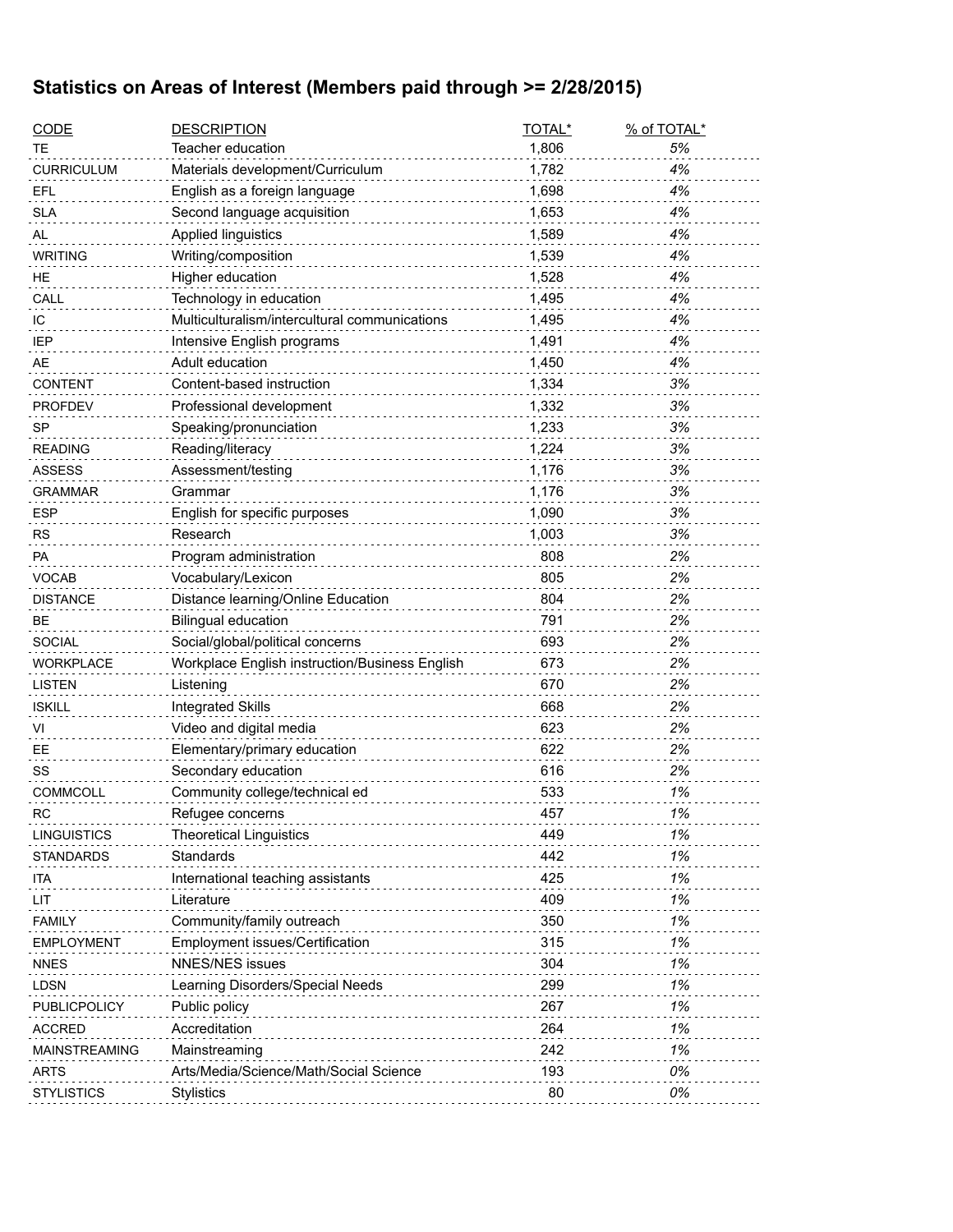Sorted in order of prevalence.

*\* Note: Members are encouraged to choose multiple areas of interest and some members do not choose* any *areas of interest. The total number of distinct members (5,062) represented in this report is less than the total number of active members as indicated elsewhere in this report.*

*Areas of interest are* separate *from official TESOL interest sections. Areas of interest represent distinct areas in which a member may be interested, rather than official entities in which a member is involved.*

*Areas of interest which have a very low count may be recent additions to the AOI list, or may reflect overall trends in membership.*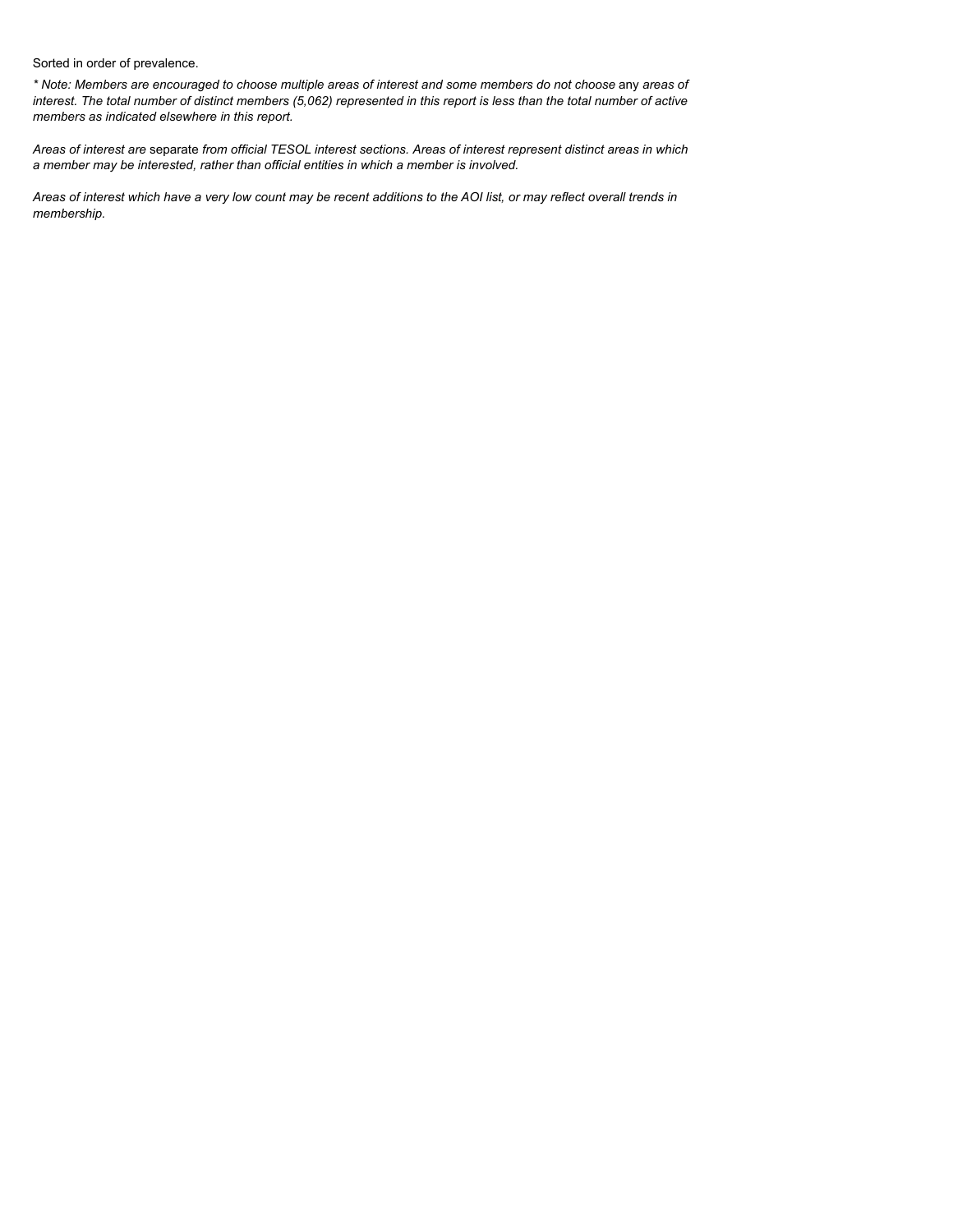### **Statistics on Areas of Expertise (Members paid through >= 2/28/2015)**

| <b>CODE</b>       | <b>DESCRIPTION</b>                             | TOTAL* | % of TOTAL* |
|-------------------|------------------------------------------------|--------|-------------|
| EFL               | English as a foreign language                  | 1,096  | 6%          |
| <b>CURRICULUM</b> | Materials development/Curriculum               | 988    | 5%          |
| <b>AE</b>         | Adult education                                | 919    | 5%          |
| <b>WRITING</b>    | Writing/composition                            | 905    | 5%          |
| <b>IEP</b>        | Intensive English programs                     | 869    | 5%          |
| TE                | Teacher education                              | 815    | 4%          |
| AL                | <b>Applied linguistics</b>                     | 803    | 4%          |
| HE                | Higher education                               | 791    | 4%          |
| <b>SLA</b>        | Second language acquisition                    | 704    | 4%          |
| CONTENT           | Content-based instruction                      | 657    | 4%          |
| <b>GRAMMAR</b>    | Grammar                                        | 642    | 4%          |
| IС                | Multiculturalism/intercultural communications  | 579    | 3%          |
| <b>PROFDEV</b>    | Professional development                       | 527    | 3%          |
| <b>ESP</b>        | English for specific purposes                  | 524    | 3%          |
| CALL              | Technology in education                        | 523    | 3%          |
| <b>SP</b>         | Speaking/pronunciation                         | 506    | 3%          |
| <b>READING</b>    | Reading/literacy                               | 495    | 3%          |
| PA                | Program administration                         | 458    | 3%          |
| <b>ASSESS</b>     | Assessment/testing                             | 446    | 2%          |
| <b>EE</b>         | Elementary/primary education                   | 406    | 2%          |
| <b>ISKILL</b>     | <b>Integrated Skills</b>                       | 387    | 2%          |
| <b>DISTANCE</b>   | Distance learning/Online Education             | 323    | 2%          |
| SS                | Secondary education                            | 314    | 2%          |
| BЕ                | <b>Bilingual education</b>                     | 304    | 2%          |
| COMMCOLL          | Community college/technical ed                 | 303    | 2%          |
| <b>RS</b>         | Research                                       | 291    | 2%          |
| <b>WORKPLACE</b>  | Workplace English instruction/Business English | 285    | 2%          |
| <b>LISTEN</b>     | Listening                                      | 273    | 2%          |
| <b>VOCAB</b>      | Vocabulary/Lexicon                             | 251    | 1%          |
| LIT               | Literature                                     | 203    | 1%          |
| <b>SOCIAL</b>     | Social/global/political concerns               | 179    | 1%          |
| VI                | Video and digital media                        | 151    | 1%          |
| <b>ITA</b>        | International teaching assistants              | 136    | 1%          |
| <b>ACCRED</b>     | Accreditation                                  | 134    | 1%          |
| <b>NNES</b>       | <b>NNES/NES issues</b>                         | 132    | 1%          |
| <b>FAMILY</b>     | Community/family outreach                      | 111    | 1%          |
| STANDARDS         | Standards                                      | 108    | 1%          |
| MAINSTREAMING     | Mainstreaming                                  | 97     | 1%          |
| LINGUISTICS       | <b>Theoretical Linguistics</b>                 | 95     | 1%          |
| RC                | Refugee concerns                               | 95     | 1%          |
| <b>ARTS</b>       | Arts/Media/Science/Math/Social Science         | 93     | 1%          |
| <b>EMPLOYMENT</b> | <b>Employment issues/Certification</b>         | 80     | 0%          |
| <b>LDSN</b>       | Learning Disorders/Special Needs               | 80     | 0%          |
| PUBLICPOLICY      | Public policy                                  | 51     | 0%          |
| <b>STYLISTICS</b> | <b>Stylistics</b>                              | 20     | 0%          |